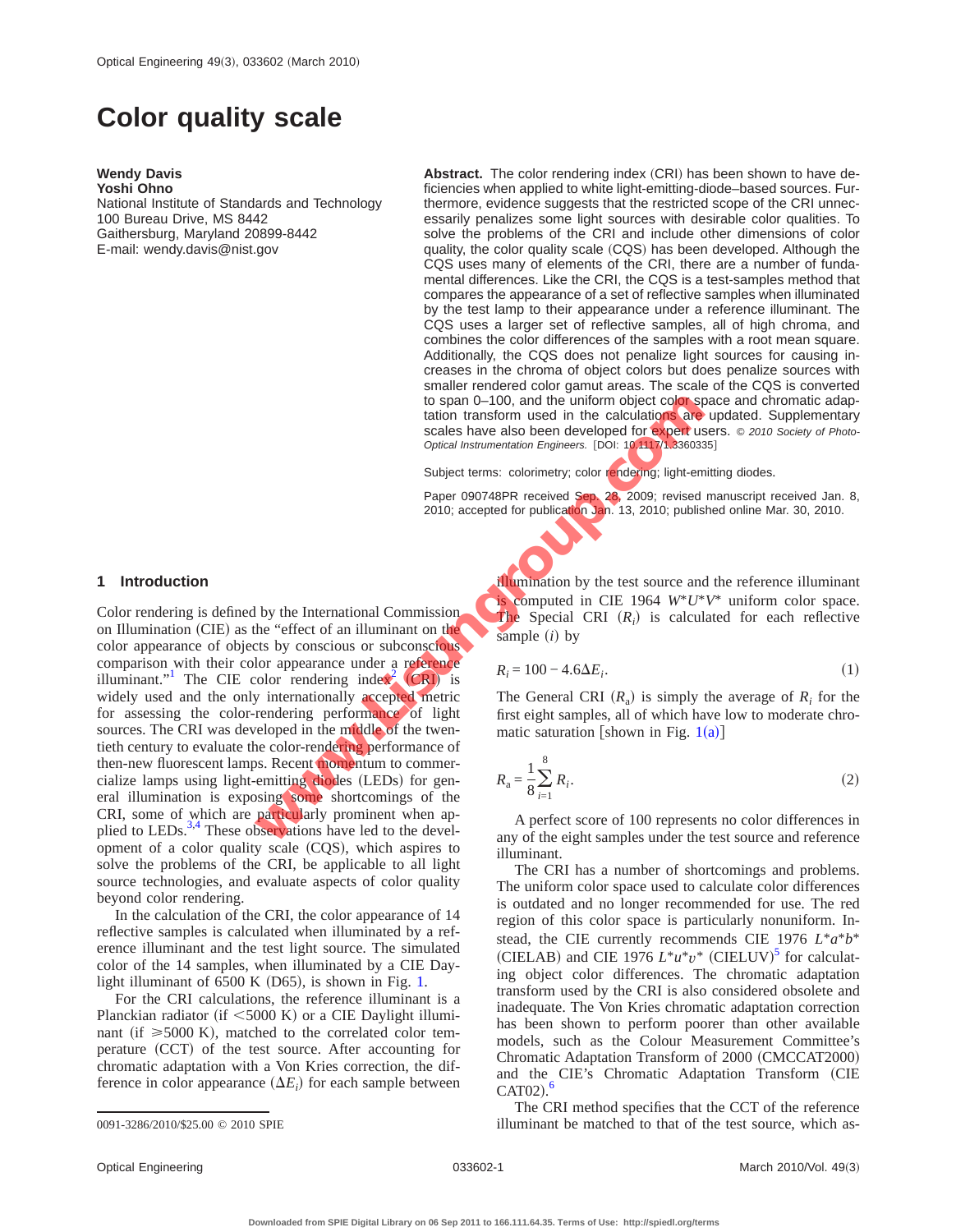<span id="page-1-0"></span>

**Fig. 1** Simulated color appearance of 14 CRI reflective samples when illuminated by D65. The eight samples used in the calculation of  $R<sub>a</sub>$  are in the top row.

sumes complete chromatic adaptation to any light source CCT. This assumption fails at extreme CCTs, however. For example, a 2000-K (very reddish) blackbody source would achieve a CRI  $R_a = 100$ . However, the colors of objects illuminated by such a source would appear distorted.

None of the eight reflective samples used in the computation of  $R_a$  are highly saturated. This can be problematic, especially for red-green-blue (RGB) white LEDs with strong peaks and pronounced valleys in their spectra. Color rendering of saturated colors can be very poor even when rendering of desaturated colors is good, which would result in a high  $R_a$  value. RGB LEDs have the potential to be highly energy efficient, but poor color rendering would inhibit their market acceptance. Developers of these light sources need an effective metric to evaluate the color rendering of RGB LED sources and LED luminaires.

The eight Special Color Rendering Indices are combined by a simple averaging to obtain the General Color Rendering Index. This makes it possible for a lamp to score quite well, even when it renders one or two colors very poorly. Again, RGB LEDs are at an increased risk of being affected by this problem, because their unique spectra are more vulnerable to poor rendering in only certain areas of color space. These problems also apply to phosphor-type white LEDs if narrowband phosphors are used, as most fluorescent lamps currently use, as well as any other current or future light source employing narrowband radiation.

Finally, the very definition of color rendering is limiting. Color rendering is a measure of only the fidelity of object colors under the source of interest, and any deviation of object color appearance from under a blackbody or daylight illuminant is considered bad. Because of this constraint, all shifts in perceived object hue, saturation, and lightness result in equal decrements of the  $R_a$  score. In practical application, however, increases in the chromatic saturation of reflective objects, observed when certain sources illuminate certain surfaces, are considered desirable. Increases in saturation yield better visual clarity and enhance perceived brightness.<sup>[7,8](#page-14-0)</sup>

A couple of computational examples from white LED  $simulations<sup>3</sup>$  illustrate the deficiencies and limitations of the CRI. First, consider an RGB LED with peaks at 466, 538, and 603 nm. Its spectrum is shown in Fig.  $2(a)$ . This source would have a CCT of 3300 K and would receive a CRI *R*<sup>a</sup> of 80. This  $R_a$  is generally considered rather high, and most users would trust that the source is a good color renderer. However, this RGB LED would render saturated red and purple object colors very poorly, as shown in the CIELAB plot of 15 saturated object colors in Fig. 2(b). This is a

two-dimensional  $(a^*, b^*)$  CIELAB plot: the origin represents a neutral gray, the distance from the origin represents object chroma (similar to saturation), and the angle represents object hue. The gray line connecting the circles shows the object colors under the reference illuminant, and the black line connecting the squares shows them when illuminated by the test source. The positive *a*\*-axis roughly corresponds to red hues, and it is clear that the chroma of reddish objects is markedly decreased under the test source. In this case, the fact that the CRI uses relatively desaturated



**Fig. 2** (a) Spectrum of RGB LED with peaks at 466, 538, and 603 nm. (b) CIELAB plot of color rendering performance with 15 saturated reflective samples. The gray circles plot sample color under the reference illuminant, and the black squares show sample color under the test source.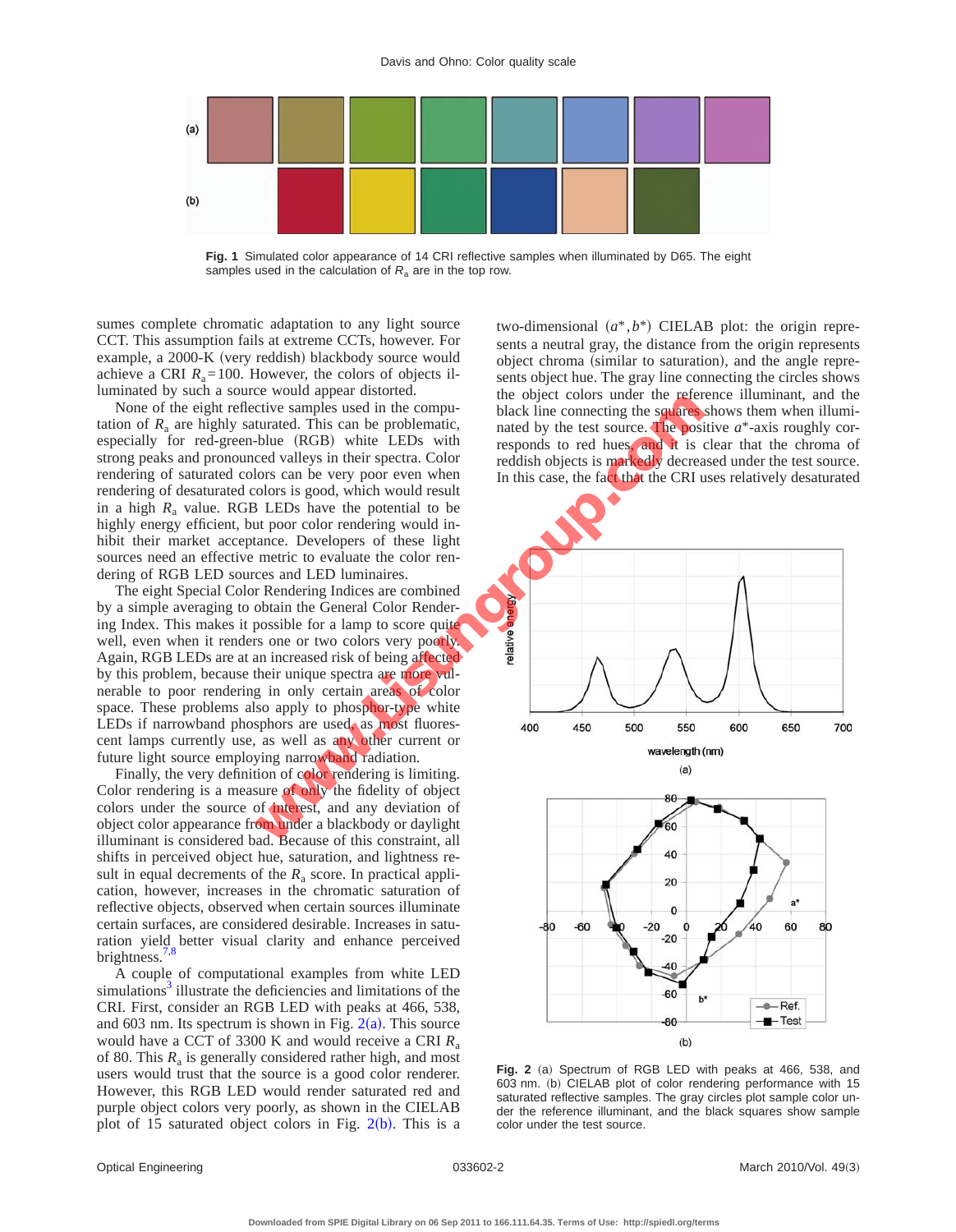<span id="page-2-0"></span>

**Fig. 3** (a) Spectrum of RGB LED with peaks at 455, 534, and 616 nm. (b) CIELAB plot of color rendering performance with 15 saturated reflective samples. The gray circles plot sample color under the reference illuminant, and the black squares show sample color under the test source.

reflective samples and combines the Special Color Rendering Indices by averaging leads to an inappropriately high *R*<sup>a</sup> score.

The spectrum of a slightly different RGB LED is shown in Fig.  $3(a)$ . In this case, the peaks are at 455, 534, and 616 nm and the CCT would also be 3300 K. However, the CRI  $R_a$  for this RGB LED would be only 67, a fairly low score that many users may not consider suitable for certain color-important applications. However, the CIELAB plot in Fig.  $3(b)$  reveals that the primary deviations in object color caused by the test source are increases in object chroma for green, turquoise, orange, and red colors. In real life, this light source would not appear very bad to most users and, in some cases, would be preferred. This RGB LED source illustrates the potential benefits of increasing the scope of a new metric from the strict definition of color rendering to include other dimensions of color quality.

## **2 Guiding Principles**

A number of basic tenets directed the development of the CQS. They are based on both practical and theoretical considerations. To fully understand the reasoning behind the different elements of the CQS, a brief description of these guiding principles is warranted.

The CQS was modeled after the CRI to the extent that was reasonably possible without sacrificing metric performance. The CRI has been used in the lighting industry for decades, and in spite of its problems, many users have been content with it. The decision to develop a new metric that has "the look and feel" of the familiar CRI not only provided a useful starting point for the development of the CQS, but hopefully will aid in industry adoption.

Though a major motivation for the replacement of the CRI is its relatively poor performance with some LED light sources, the CQS was developed to evaluate color quality for all types of light sources. The comparison of lighting products of differing technologies will only be possible if all light sources are evaluated with the same metric. Furthermore, the goal was established to maintain consistency of average scores with the CRI for fluorescent lamps. This was a practical consideration, because the CRI is widely used and accepted among fluorescent lamp manufacturers. It was anticipated that a new metric with widely disparate outputs could suffer from a lack of market acceptance and use.

Unlike the CRI, which only considers the fidelity of object colors under the test source, the new metric would seek to integrate other dimensions of color quality. Evidence has accumulated over the years that object colors that actually deviate from perfect fidelity often "look better" to people. That is, certain shifts in hue or chroma of object colors are preferred by observers. This was the basis of the Flattery Index, a metric proposed by Judd in  $1967<sup>9</sup>$  He compiled the results of previous psychology studies to determine the preferred color shifts for common objects. For example, the preferred color of Caucasian skin is redder and more saturated than true fidelity.<sup>10</sup> The colors of green leaves and grass are preferred to appear less yellow and slightly more saturated than they really are.<sup>11</sup> These findings were also the basis for the proposed Color Preference Index (CPI).<sup>[12](#page-14-0)</sup> More recent research has indicated that object colors are often remembered as being slightly more saturated than they really are, $^{13}$  suggesting that humans' idealized or preferred object colors have a higher chromatic saturation than the real objects. A later proposal suggested combining elements of the CPI and CRI into a single CPI-CRI.<sup>14</sup> **EV** with the CH, which only to the contract that a new mean of the contract of the south of the contract term of the south of the south of the south of the south of the south of the south of the south perfect of the sout

The illuminance of the lit environment has a profound effect on object colors, but cannot reasonably be integrated into a color-quality metric, which needs to be applicable to individual light sources, independent of their ultimate applications. Even if it is known that a given light bulb emits 3000 lumens, it is not known how far away from the user the bulb will be installed or whether it will be installed with other light sources. As a practical matter, illuminance cannot be integrated into a color-quality metric. However, it is reasonable to assume that the environments in which the artificial light sources are used will be substantially dimmer than outdoor daylight conditions. Indoor artificial lighting environments are commonly 50–500 lux, while daylight outdoors can be up to 100,000 lux. If daylight is considered to be humans' "ultimate reference illuminant," as an overwhelming portion of human evolution relied on daylight as the primary light source, then it could also be concluded that objects illuminated by daylight are the most natural looking. The perceived hues of colors are dependent on illuminance (Bezold–Brucke effect), $15$  and colors appear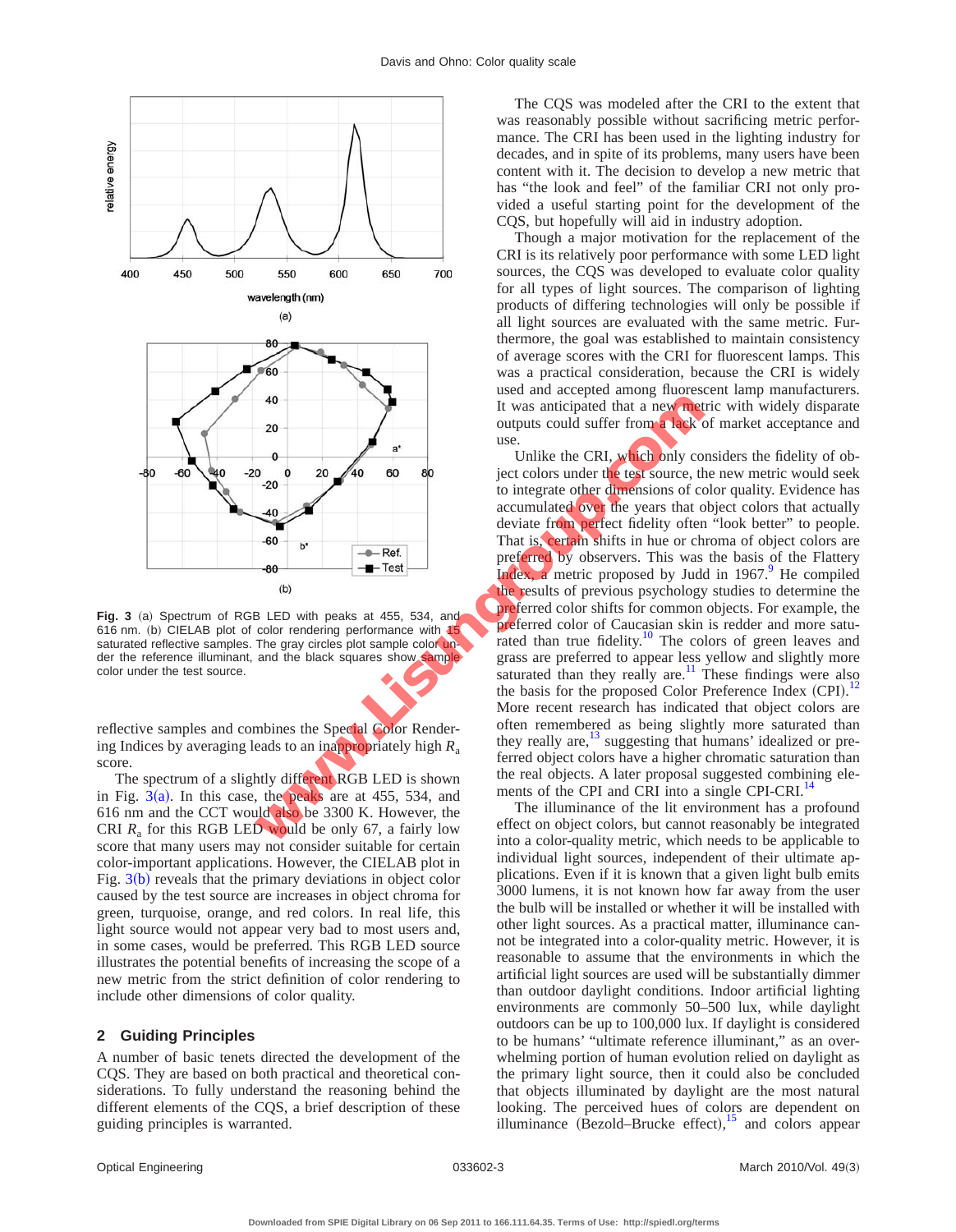more saturated under higher illuminances (Hunt effect).<sup>[16](#page-14-0)</sup> Therefore, if an artificial light source increases object saturation (relative to the reference illuminant), the object may actually appear more like it would when illuminated by real daylight. This may make the object actually appear more natural to observers.

The ability to distinguish between similar colors, chromatic discrimination is another dimension of color quality that can deviate from absolute fidelity. The number of object colors that a light source permits discrimination between can be inferred by the gamut area (of rendered object) colors) of the light source. For instance, if one selects a set of reflective samples and plots them in CIELAB with different light sources as the illuminants, the spacing between samples will be larger for some light sources, resulting in larger gamut areas, than others. When the distance between samples is larger in a uniform color space, the samples appear more different from each other (than when distances are smaller) and an observer would be able to distinguish a greater number of colors intermediate to the two samples. In addition to increased chromatic discrimination, larger object gamut areas have been associated with increased perceived brightness, enhanced visual clarity, and increased object color saturation.<sup>17,18</sup> Gamut area is clearly a useful measure for certain color-quality properties of light sources and has been proposed as the central component to a number of proposed color-rendering metrics.<sup>7,19–2</sup>

Finally, it was decided *a priori* that the new metric would yield a one-number output between zero and 100. The CRI can generate outputs with large negative numbers for very poor test sources. For instance, for a low-pressure sodium lamp, *R*<sub>a</sub>=−47. Color rendering is virtually nonexistent with this lamp. A score of zero would effectively communicate the same message. Negative values simply do not convey any useful information and have the potential to confuse users.

The decision to restrict the output of the new metric to one number is certainly controversial. The argument has been made that it is impossible to communicate the different dimensions of quality with only one number.<sup>22,23</sup> Indeed, in some cases different dimensions of color quality, such as fidelity and preference, can be contradictory. A metric to assess a property like color quality inherently condenses information. After all, if the goal was to provide all possible information about how a given light source would render object colors, then one could use the spectral power distribution of the source and colorimetric formulae to determine the detailed color-rendering information (e.g., direction and magnitude of hue, chroma, and lightness shifts) of countless object colors. Even with all that information, most users would still need guidance in how to use the information to judge the suitability of a light source for a specific application. The purpose of a metric is to condense such an immense amount of information into something manageable and useful. In order to be useful for the greatest number of users, most of whom have very limited knowledge of colorimetry, a one-number output is desirable. Though most users will not know exactly how the number was determined or precisely what it means, this is readily accepted by a majority of people. Throughout the course of our lives, we use many measurement scales, whose precise meanings and measurement methodologies are unknown to us, without concern. Examples of such measurement scales include shoe sizes, octane ratings of gasoline, and radio station frequencies. Though most people do not know precisely how those numbers are determined, they find the scales useful and have a general understanding of how different outputs relate to each other (a larger shoe size means a bigger foot). However, it was acknowledged that additional outputs, for expert users needing specialized information, would be useful and should be created to supplement the one-number general output.

## **3 CQS**

Led by these guiding principles, a method for the evaluation of light source color quality was developed through computational analyses and colorimetric simulations. The resulting metric was named the CQS, a clear nod to the CRI but sufficiently different to avoid confusion among users. A thorough account of the calculations involved in the CQS is provided here. Readers who are knowledgeable in basic colorimetry may find the level of detail to be excessive, but it was deemed important to provide complete enough information that even a colorimetry novice could carry out the calculations. A spreadsheet, with all of the calculations implemented as well as additional features, such as the display of simulated sample colors, is also available from the authors.

# **3.1** *Reference Illuminant*

The CQS, like the CRI, is a test-sample method. That is, color differences (in a uniform object color space) are calculated for a predetermined set of reflective samples when illuminated by a test source and a reference illuminant. In essence, through a simulation, the appearance of the object colors is determined and compared when illuminated by the test source and the reference illuminant. The reference illuminants are the same as those used by the CRI. For test sources of  $\leq 5000$  K, the reference illuminant is a Planckian radiator at the same CCT as the test source. These calculation procedures are given in CIE's primary colorimetry publication<sup>3</sup> but are repeated below. The spectrum of the Planckian reference illuminant,  $S_{\text{ref}}(\lambda)$ , is calculated by We would a the to assume a but sufficiently different to **avoid**<br>
intermediate to the two samples.<br>
chromatic discrimination, larger<br>
are provided here. Readers who are<br>
are been associated with increased<br>
is denoted it wa

$$
S_{\text{ref}}(\lambda, T) = \frac{L_{e,\lambda}(\lambda, T)}{L_{e,\lambda}(560 \text{ nm}, T)},
$$
\n(3)

where *T* is the CCT of the test source and  $L_{e,\lambda}$  is the relative spectral radiance calculated by

$$
L_{e,\lambda}(\lambda,T) = \lambda^{-5} \Bigg[ \exp\bigg( \frac{1.4388 \times 10^{-2}}{\lambda T} \bigg) - 1 \Bigg]^{-1}.
$$
 (4)

For test sources at  $\geq 5000$  K, the reference is a phase of CIE Daylight illuminant having the same CCT as the test source. The method for calculating the spectral power distribution of the daylight illuminant begins with determining the chromaticity coordinates  $(x_D, y_D)$  of the illuminant. For illuminants up to and including 7000 K,  $x_D$  is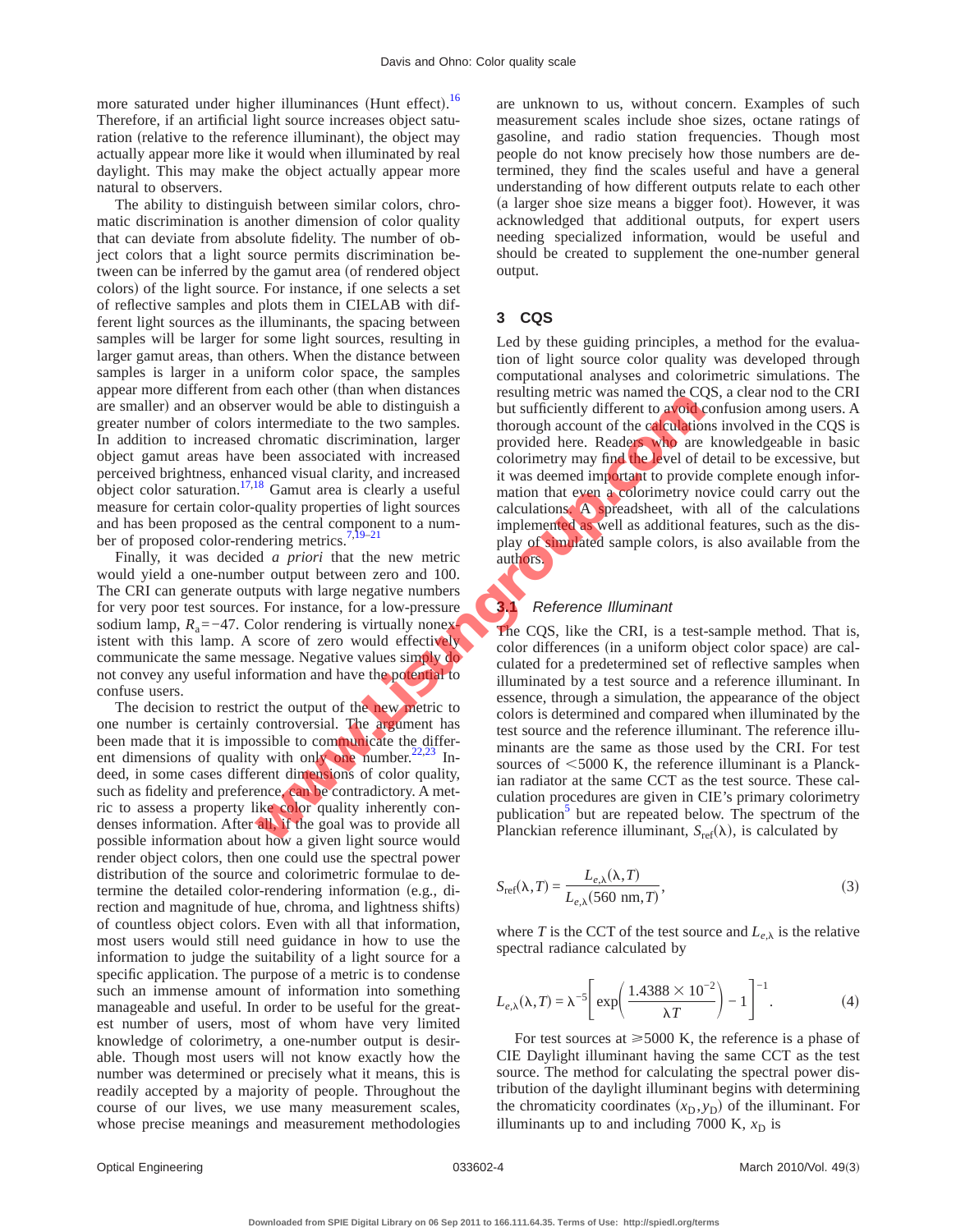

**Fig. 4** Simulated color appearance of 15 CQS reflective samples when illuminated by D65.

$$
x_{\rm D} = \frac{-4.6070 \times 10^9}{(T_{\rm cp})^3} + \frac{2.9678 \times 10^6}{(T_{\rm cp})^2} + \frac{0.09911 \times 10^3}{T_{\rm cp}} + 0.244063.
$$
 (5)

For illuminants with CCT of  $>7000$  K,  $x_D$  is

$$
x_{\rm D} = \frac{-2.0064 \times 10^9}{(T_{\rm cp})^3} + \frac{1.9018 \times 10^6}{(T_{\rm cp})^2} + \frac{0.24748 \times 10^3}{T_{\rm cp}} + 0.237040.
$$
 (6)

The *y* coordinate  $(y_D)$  is calculated by

$$
y_{\rm D} = -3.000x_{\rm D}^2 + 2.870x_{\rm D} - 0.275. \tag{7}
$$

The relative spectral power distribution of the daylight reference illuminant,  $S_{\text{ref}}(\lambda)$ , is calculated with

$$
S_{\rm ref}(\lambda) = S_0(\lambda) + M_1 S_1(\lambda) + M_2 S_2(\lambda), \qquad (8)
$$

where  $S_0(\lambda)$ ,  $S_1(\lambda)$ , and  $S_2(\lambda)$  are functions of wavelength and are given in Table T.2 of Ref. 5.  $M_1$  and  $M_2$  are multiplication factors determined as follows:

$$
M_1 = \frac{-1.3515 - 1.7703x_D + 5.9114y_D}{0.0241 + 0.2562x_D - 0.7341y_D},
$$
  
\n
$$
M_2 = \frac{0.0300 - 31.4424x_D + 30.0717y_D}{0.0241 + 0.2562x_D - 0.7341y_D}
$$
\n(10)

Because the tables of  $S_0(\lambda)$ ,  $S_1(\lambda)$ , and  $S_2(\lambda)$  are available only at 5-nm intervals, the calculation of the CQS (as well as the CRI) uses wavelength intervals of 5 nm, which is sufficient. Smaller intervals normally would not produce meaningfully different results, but if smaller interval calculations are desired in order to match the wavelength interval of spectral distribution measurement of the test source, then the  $S_0(\lambda)$ ,  $S_1(\lambda)$ , and  $S_2(\lambda)$  values should be interpolated using Lagrange, cubic spline, or other recommended interpolation method.<sup>24</sup> Calculation at intervals of  $>5$  nm should not be used.

#### **3.2** *Tristimulus Values*

There are 15 reflective samples used in the CQS calculations, all of which are currently commercially available Munsell samples, of the following hue value/chroma designations: 7.5 P 4/10, 10 PB 4/10, 5 PB 4/12, 7.5 B 5/10, 10 BG 6/8, 2.5 BG 6/10, 2.5 G 6/12, 7.5 GY 7/10, 2.5 GY 8/10, 5 Y 8.5/12, 10 YR 7/12, 5 YR 7/12, 10 R 6/12, 5 R

4/14, and 7.5 RP 4/12. The reflectance factors for these samples are given in Appendix A. Although it was shown earlier that light sources can perform poorly with saturated reflective samples even when they perform well with desaturated samples, extensive computational testing has revealed that the inverse is never true. That is, there is no light source spectrum that would render saturated colors well, but perform poorly with desaturated colors. This is related to some of the intrinsic properties of reflective objects. Desaturated colors have a higher broad baseline reflectance than saturated colors. In essence, that baseline is white/gray. Of course, white is relatively "easy" for a white-light source to render, because the light itself is white. Highly saturated objects lack the relatively high broad baseline, and most of their reflected light is from a much smaller segment of the visible spectrum. Therefore, the CQS sample set is limited to only saturated colors. The simulated color appearance of these samples, when illuminated by D65, is shown in Fig. 4. **with the COS** sample at is limit source spectrum that **would**<br>
(*T<sub>cp</sub>*)<sup>2</sup> + 0.24748 × 10<sup>3</sup> with de related to some of the multimatic property with de related to some of the multimatic property. Only the intervention

The next step in calculating the CQS is to determine the tristimulus values  $(X, Y, \text{ and } Z)$  of each reflective sample  $(i)$ when illuminated by the reference illuminant. In the following calculations,  $R_i(\lambda)$  is the spectral reflectance factor of reflective sample *i*,

$$
X_{i,\text{ref}} = k_{\text{ref}} \int_{\lambda} S_{\text{ref}}(\lambda) R_i(\lambda) \overline{x}(\lambda) d\lambda, \qquad (11)
$$

$$
Y_{i,\text{ref}} = k_{\text{ref}} \int_{\lambda} S_{\text{ref}}(\lambda) R_i(\lambda) \overline{y}(\lambda) d\lambda, \qquad (12)
$$

$$
Z_{i,\text{ref}} = k_{\text{ref}} \int_{\lambda} S_{\text{ref}}(\lambda) R_i(\lambda) \overline{z}(\lambda) d\lambda, \qquad (13)
$$

where

$$
k_{\rm ref} = 100 \left/ \int_{\lambda} S_{\rm ref}(\lambda) \overline{y}(\lambda) d\lambda. \right. \tag{14}
$$

A similar set of calculations is performed for the samples when illuminated by the test source.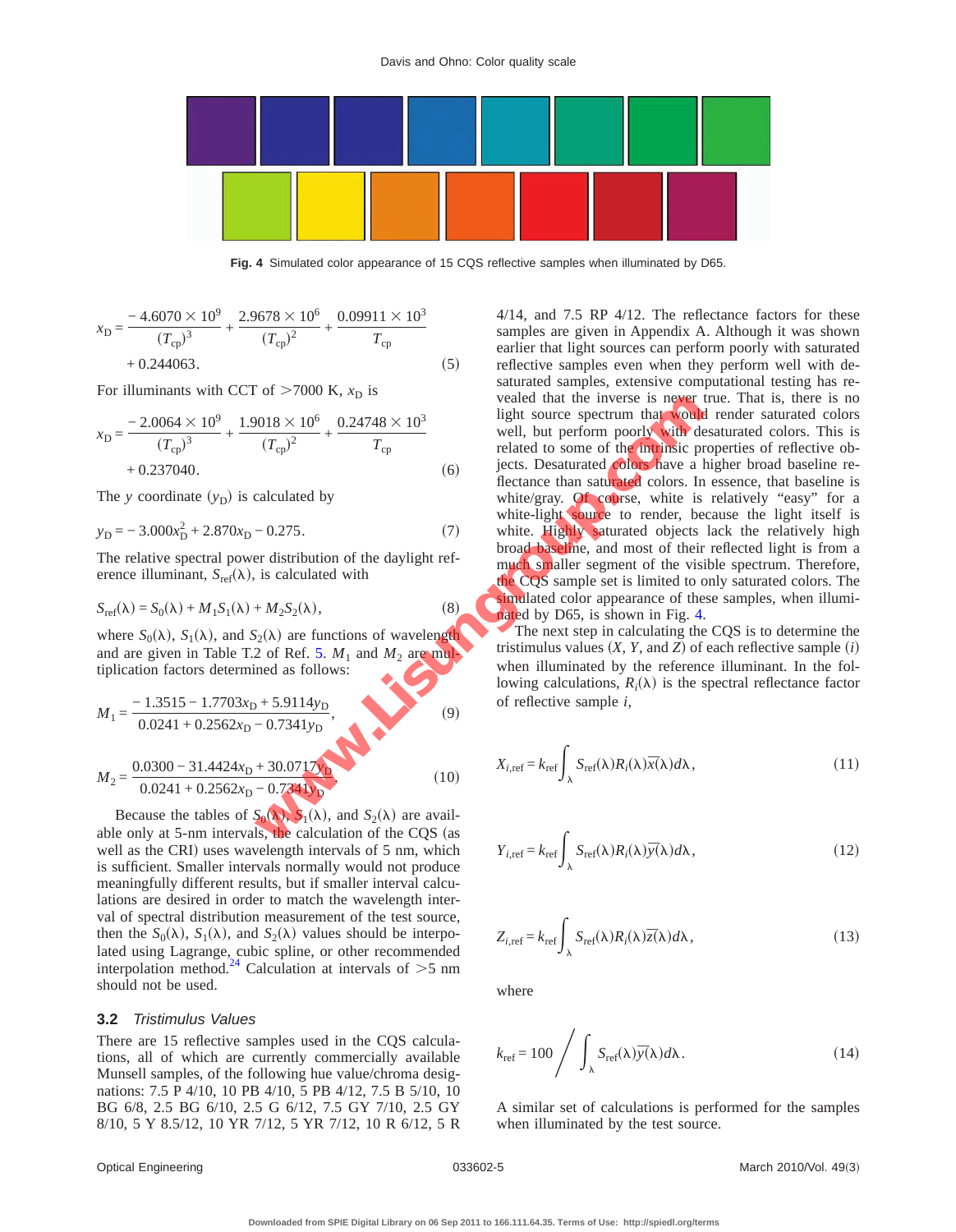$$
X_{i,\text{test}} = k_{\text{test}} \int_{\lambda} S_{\text{test}}(\lambda) R_i(\lambda) \overline{x}(\lambda) d\lambda, \qquad (15)
$$

$$
Y_{i,\text{test}} = k_{\text{test}} \int_{\lambda} S_{\text{test}}(\lambda) R_i(\lambda) \overline{y}(\lambda) d\lambda, \qquad (16)
$$

$$
Z_{i,\text{test}} = k_{\text{test}} \int_{\lambda} S_{\text{test}}(\lambda) R_i(\lambda) \overline{z}(\lambda) d\lambda, \qquad (17)
$$

where

$$
k_{\text{test}} = 100 \left/ \int_{\lambda} S_{\text{test}}(\lambda) \overline{y}(\lambda) d\lambda. \right. \tag{18}
$$

These integral calculations are done numerically at 5-nm intervals.

#### **3.3** *Chromatic Adaptation Transform*

Even though the CCT of the reference illuminant is matched to that of the test source, the chromaticity coodinates are likely different, because the test source chromaticity rarely falls exactly on the Planckain locus or Daylight locus. Thus, a chromatic adaptation transform is necessary to compensate for these types of differences in light color, as was also applied in CRI. A current chromatic adaptation transform procedure was adopted in CQS. as are done numerically at 5-nm<br>
where<br> **with the control of the control of the control of the control of the control of the effence illuminant is<br>
st source, the chromaticity coodi-<br>
because the test source chromatical<br>** 

After calculation of the tristimulus values of the illuminated samples, these values are corrected for chromatic adaptation. The CMCCAT2000<sup>25</sup> is applied. The tristimulus values of a perfect diffuser illuminated by the reference illuminant  $(X_{w,ref}, Y_{w,ref}, Z_{w,ref})$  and by the test source  $(X_{w,\text{test}}, Y_{w,\text{test}}, Z_{w,\text{test}})$  are first calculated as the white references. For a perfect diffuser,  $R(\lambda) \equiv 1$ .

$$
X_{\text{w,ref}} = k_{\text{ref}} \int_{\lambda} S_{\text{ref}}(\lambda) R(\lambda) \bar{x}(\lambda) d\lambda \tag{19}
$$

$$
Y_{\text{w,ref}} = k_{\text{ref}} \int_{\lambda} S_{\text{ref}}(\lambda) R(\lambda) \overline{y}(\lambda) d\lambda, \qquad (20)
$$

$$
Z_{\text{w,ref}} = k_{\text{ref}} \int_{\lambda} S_{\text{ref}}(\lambda) R(\lambda) \overline{z}(\lambda) d\lambda, \qquad (21)
$$

and

$$
X_{\text{w,test}} = k_{\text{test}} \int_{\lambda} S_{\text{test}}(\lambda) R(\lambda) \bar{x}(\lambda) d\lambda, \qquad (22)
$$

$$
Y_{\text{w,test}} = k_{\text{test}} \int_{\lambda} S_{\text{test}}(\lambda) R(\lambda) \overline{y}(\lambda) d\lambda, \qquad (23)
$$

$$
Z_{\text{w,test}} = k_{\text{test}} \int_{\lambda} S_{\text{test}}(\lambda) R(\lambda) \overline{z}(\lambda) d\lambda.
$$
 (24)

Then, the tristimulus values are transformed into *R*, *G*, and *B* values

$$
\begin{pmatrix} R_{i,\text{test}} \\ G_{i,\text{test}} \\ B_{i,\text{test}} \end{pmatrix} = M \begin{pmatrix} X_{i,\text{test}} \\ Y_{i,\text{test}} \\ Z_{i,\text{test}} \end{pmatrix},
$$
\n(25)

$$
\begin{pmatrix} R_{\text{w,ref}} \\ G_{\text{w,ref}} \\ B_{\text{w,ref}} \end{pmatrix} = M \begin{pmatrix} X_{\text{w,ref}} \\ Y_{\text{w,ref}} \\ Z_{\text{w,ref}} \end{pmatrix},
$$
\n(26)

$$
\begin{pmatrix} R_{\text{w,test}} \\ G_{\text{w,test}} \\ B_{\text{w,test}} \end{pmatrix} = M \begin{pmatrix} X_{\text{w,test}} \\ Y_{\text{w,test}} \\ Z_{\text{w,test}} \end{pmatrix},
$$
\n(27)

where

$$
M = \begin{pmatrix} 0.7982 & 0.3389 & -0.1371 \\ -0.5918 & 0.5512 & 0.0406 \\ 0.0008 & 0.0239 & 0.9753 \end{pmatrix}.
$$
 (28)

Next, the "corresponding" *R*, *G*, and *B*  $(R_{i,\text{test},c}, G_{i,\text{test},c})$  $B_{i,\text{test},c}$  values are determined for each sample *i*,

$$
R_{i,\text{test},c} = R_{i,\text{test}} \alpha(R_{\text{w,ref}}/R_{\text{w,test}}),
$$
\n(29)

$$
G_{i,\text{test},c} = G_{i,\text{test}} \alpha(G_{w,\text{ref}}/G_{w,\text{test}}),\tag{30}
$$

$$
B_{i,\text{test},c} = B_{i,\text{test}} \alpha (B_{w,\text{ref}} / B_{w,\text{test}}),\tag{31}
$$

where

$$
\alpha = Y_{\text{w,test}} / Y_{\text{w,ref}}.\tag{32}
$$

Readers familiar with CMCCAT2000 may note the absence of the variables for the lumninances of adapting fields  $(L_{A1}$  and  $L_{A2}$ ) and degree of adaptation  $(D)$ . Because the luminances are not knowable in this situation, they were assumed to be high and identical (e.g.,  $500 \text{ cd/m}^2$ ), which makes the degree of adaptation equal to 1. As these values cancelled out, they do not appear in Eqs.  $(29)$ – $(32)$ .

The corresponding tristimulus values  $(X_{i,\text{test},c}, Y_{i,\text{test},c})$  $Z_{i, \text{test}, c}$ ) after chromatic adaptation correction are then calculated,

$$
\begin{pmatrix} X_{i,\text{test},c} \\ Y_{i,\text{test},c} \\ Z_{i,\text{test},c} \end{pmatrix} = M^{-1} \begin{pmatrix} R_{i,\text{test},c} \\ G_{i,\text{test},c} \\ B_{i,\text{test},c} \end{pmatrix},
$$
\n(33)

where

$$
M^{-1} = \begin{pmatrix} 1.076450 & -0.237662 & 0.161212 \\ 0.410964 & 0.554342 & 0.034694 \\ -0.010954 & -0.013389 & 1.024343 \end{pmatrix} . \tag{34}
$$

Optical Engineering 033602-6 March 2010/Vol. 493-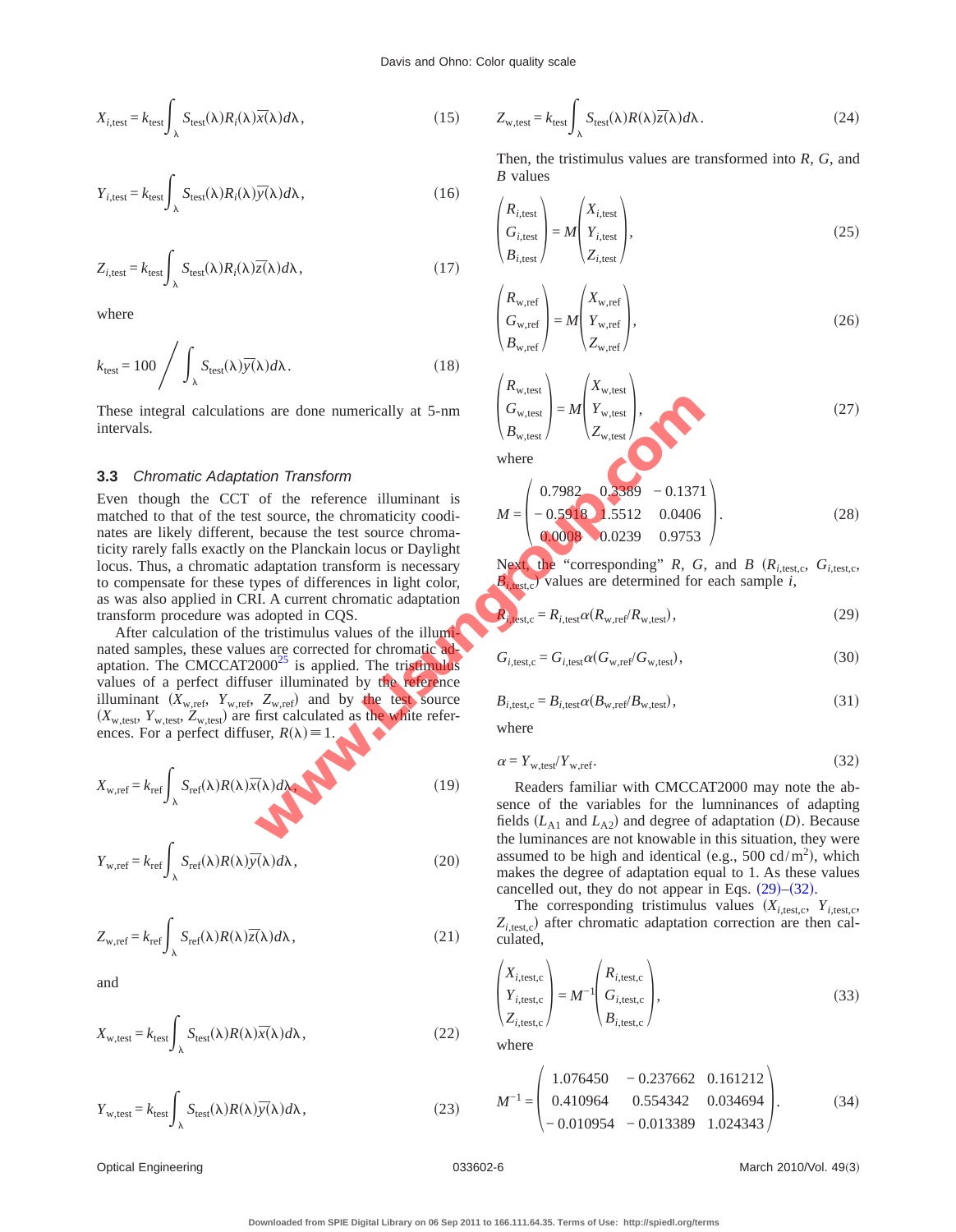# <span id="page-6-0"></span>**3.4** *CIE 1976 L*\**a*\**b*\* *Coordinates*

The uniform object color space used in the CQS calculations is CIE 1976 *L*\**a*\**b*\*; thus, these coordinates are calculated for each of the reflective samples  $(i)$  when illuminated by the reference illuminant  $(L^*_{i,\text{ref}}, a^*_{i,\text{ref}}, b^*_{i,\text{ref}})$ . The calculation procedures are given in CIE's primary colorimetry publication, $\frac{5}{3}$  but are repeated as follows:

$$
L_{i,ref}^{*} = 116 \left( \frac{Y_{i,ref}}{Y_{w,ref}} \right)^{1/3} - 16,
$$
\n(35)

$$
a_{i,ref}^{*} = 500 \left[ \left( \frac{X_{i,ref}}{X_{w,ref}} \right)^{1/3} - \left( \frac{Y_{i,ref}}{Y_{w,ref}} \right)^{1/3} \right],
$$
 (36)

$$
b_{i,\text{ref}}^* = 200 \left[ \left( \frac{Y_{i,\text{ref}}}{Y_{\text{w,ref}}} \right)^{1/3} - \left( \frac{Z_{i,\text{ref}}}{Z_{\text{w,ref}}} \right)^{1/3} \right]. \tag{37}
$$

Note that, in the definition of CIELAB, $<sup>5</sup>$  the formulae are</sup> different depending on the values of  $(X/X_n)$ ,  $(Y/Y_n)$ , and  $(Z/Z_n)$ . These conditional formulae are needed only to correct the results for very low reflectance samples. It has been computationally verified that such conditional formulae are not needed for the 15 color samples used in CQS, thus the simple formulae above are sufficient for accurate calculation for these samples.

This procedure is repeated to calculate the coordinates for each sample *(i)* illuminated by the test source  $(L_{i,\text{test}}^*)$  $a_{i,\text{test}}^*$ ,  $b_{i,\text{test}}^*$ ).

*Li*,test \* = 116 *Yi*,test,c *Y*w,test 1/3 − 16, 38*ai*,test \* = 500 *Xi*,test,c *X*w,test 1/3 − *Yi*,test,c *Y*w,test 1/3 , 39*bi*,test \* = 200 *Yi*,test,c *Y*w,test 1/3 − *Zi*,test,c *Z*w,test 1/3 . 40**www.Lisungroup.com**

From these coordinates, the chroma of each sample under the reference illuminant  $(C_{ab,ref}^*)$  and test source  $(C_{ab,\text{test}}^*)$  is calculated as follows:

$$
C_{i,\text{ref}}^* = \left[ (a_{i,\text{ref}}^*)^2 + (b_{i,\text{ref}}^*)^2 \right]^{1/2},\tag{41}
$$

$$
C_{i,\text{test}}^* = \left[ (a_{i,\text{test}}^*)^2 + (b_{i,\text{test}}^*)^2 \right]^{1/2}.
$$
 (42)

The differences of the coordinates  $(\Delta L^*, \Delta a^*, \Delta b^*)$  between illumination by the reference illuminant and test source for each sample are calculated as follows:

$$
\Delta L_i^* = L_{i,\text{test}}^* - L_{i,\text{ref}}^*,\tag{43}
$$

$$
\Delta a_i^* = a_{i, \text{test}}^* - a_{i, \text{ref}}^*,\tag{44}
$$

$$
\Delta b_i^* = b_{i,\text{test}}^* - b_{i,\text{ref}}^*.\tag{45}
$$

In a similar manner, the difference in chroma between the two illumination conditions, reference and test, is calculated as follows:

$$
\Delta C_{\text{ab},i}^* = C_{\text{ab},i,\text{test}}^* - C_{\text{ab},i,\text{ref}}^* \tag{46}
$$

The color difference between illumination by the reference illuminant and test source for each sample is given by

$$
\Delta E_{\text{ab},i}^* = [(\Delta L_i^*)^2 + (\Delta a_i^*)^2 + (\Delta b_i^*)^2]^{1/2}.
$$
 (47)

#### **3.5** *Application of the Saturation Factor*

Rather than simply calculating the color difference of each reflective sample as above, a saturation factor is introduced in the calculations of the CQS. The saturation factor serves to negate any contribution to the color difference that arises from an increase in object chroma from test source illumination (relative to the reference illuminant). As discussed earlier, evidence suggests that increases in object chroma, as long as they are not excessive, are not detrimental to color quality and may even be beneficial. Taking the middle ground, with the implementation of the saturation factor, a test source that increases object chroma is not penalized, but is also not rewarded. The color difference for each sample  $(i)$  illuminated by the test source and reference illuminant are calculated, with the integration of the saturation factor  $(\Delta E_{ab,i,sat}^*)$  is calculated by

$$
\Delta E_{ab,i,\text{sat}}^* = \Delta E_{ab,i}^* \quad \text{if} \quad \Delta C_{ab,i}^* \le 0,\tag{48}
$$

$$
\Delta E_{\text{ab},i,\text{sat}}^* = [(\Delta E_{\text{ab},i}^*)^2 - (\Delta C_{\text{ab},i}^*)^2]^{1/2} \quad \text{if} \quad \Delta C_{\text{ab},i}^* > 0. \tag{49}
$$

#### **3.6** *Root Mean Square*

All the previous mathematical steps are performed for each of the reflective samples. In the calculation of the General Color Quality Scale  $(Q_a)$ , the color differences from all 15 samples are considered. If the color differences were merely combined by averaging all 15 color differences, then the  $Q_a$  score could be still relatively high even if one or two color samples show very large color differences. This situation is entirely possible with the notable peaks and valleys of RGB LEDs, which can render a couple of object colors poorly, while performing well for all other object colors. To ensure that poor rendering of even a few object colors has a significant impact on the General Color Quality Scale, the color differences are combined by root mean square (rms),

$$
\Delta E_{\rm rms} = \sqrt{\frac{1}{15} \sum_{i=1}^{15} (\Delta E_{\rm ab, i, sat}^*)^2}.
$$
\n(50)

# **3.7** *Scaling Factor*

The "rms average" CQS score is calculated by

$$
Q_{\text{a,rms}} = 100 - 3.1 \times \Delta E_{\text{rms}}.\tag{51}
$$

The 3.1 in Eq.  $(51)$  is the scaling factor, similar to the value 4.6 used in the calculation of CRI [Eq.  $(1)$  $(1)$  $(1)$ ]. The

Optical Engineering 033602-7 March 2010/Vol. 493-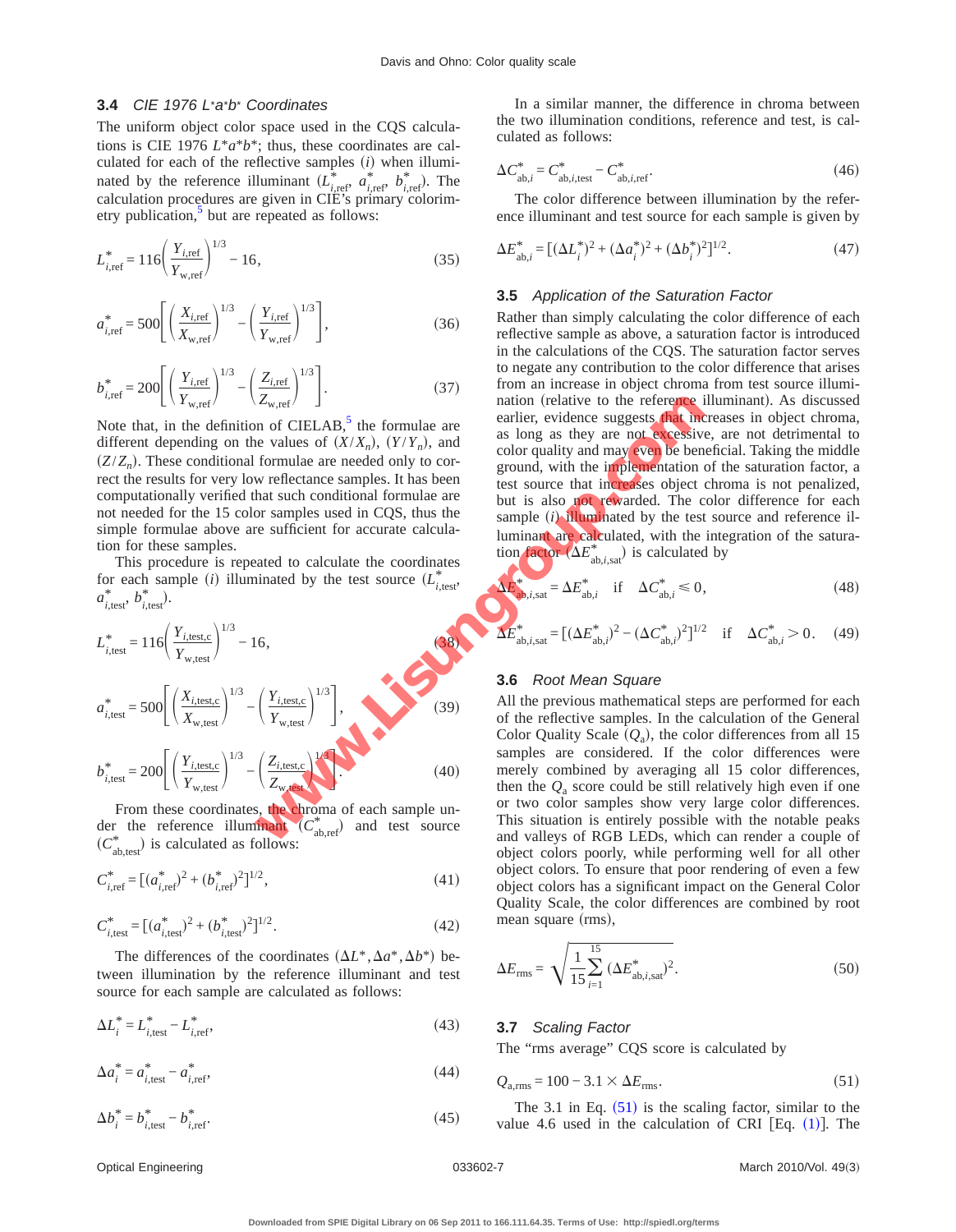<span id="page-7-0"></span>

**Fig. 5** The 0–100 scale function (dashed) used to convert original scores (solid).

scaling factor for the CRI was selected such that a halophosphate warm white lamp would receive a  $R_a$  value of  $51<sup>20</sup>$  The scaling factor for the CQS was selected so that the average of the General Color Quality Scales  $(Q_a)$  for a set of CIE standard fluorescent lamp spectra  $(F1-F12)^5$  is equal to the average output of the CRI  $(R_a = 75.1)$  for these sources. Though the average scores remain the same for these representative fluorescent lamp spectra, scores for individual lamps are not identical. This selection was intended to maintain a certain degree of consistency between the CRI and CQS in real use and minimize the changes of values from CRI to CQS for traditional light sources. From (dashed) used to convert original<br>
weight tion (dashed) used to convert original<br>  $W_{\text{CCT}} = T^3(9.2672 \times 10^{-11})$ <br>  $+ T(0.00255) - 1.612$  (for the CQS was selected such that a halo-<br>
for the CQS was selected so that<br>
al

#### **3.8** *0–100 Scale Conversion*

The CRI can give negative values, which is not desired. Because the basic structure of the calculations are the same for the CRI and CQS, the CQS would also yield negative results for very poor color-rendering sources. To avoid occurrences of such negative numbers, a mathematical function, as follows, is implemented

$$
Q_{a,0-100} = 10 \ln{\exp(Q_{a,rms}/10) + 1}.
$$
 (52)

The input and output relationship of this formula is shown in Fig. 5. As shown in the figure, only scores lower than  $\sim$ 30 are affected by this conversion and higher values are scarcely affected. Because such low scores only apply to lamps with truly poor color quality, the linearity of the scale at the very bottom is deemed unimportant.

#### **3.9** *CCT Factor*

One final multiplication factor addresses the fact that the reference illuminant (with its CCT matched to that of the test source) always has a perfect score  $(=100)$  for any CCT. This variable, called the CCT factor, was devised to penalize lamps with extremely low CCTs, which have smaller gamut areas (and, therefore, render fewer object colors) and



**Fig. 6** CCT factor  $(M_{\text{CCT}})$  as a function of color temperature for reference illuminants  $\leq$ 3500 K.

exhibit decreased chromatic discrimination performance. This factor is calculated only from the gamut area of the reference source and given by

$$
M_{\text{CCT}} = T^3 (9.2672 \times 10^{-1}) = T^2 (8.3959 \times 10^{-7})
$$
  
+  $T(0.00255) = 1.612$  (for  $T < 3500 \text{ K}$ ), (53)

$$
M_{\text{CCT}} = 1 \text{ (for } T \ge 3500 \text{ K)},\tag{54}
$$

where *T* is the CCT of the test light source. The derivation of this equation is given in Appendix B, which need not be repeated by the users of the CQS. As shown in Fig. 6, the CCT factor has little impact on white-light sources of practical CCT range (less than two  $Q_a$  points are lost for sources  $T > 2800$  K) but will penalize the light sources having much lower CCTs.

#### **3.10** *General CQS*

Finally, the General CQS  $(Q_a)$  is calculated as follows:

$$
Q_{\rm a} = M_{\rm CCT} Q_{\rm a,0-100}.\tag{55}
$$

## **3.11** *Special CQS*

Similar to the CRI, the CQS values for individual test samples are calculated to allow more detailed evaluation of color quality. Using the same scaling factor, the 0–100 conversion formula, and the CCT factor described above, the Special CQS  $(Q_i)$  for each reflective sample *i* is calculated by

$$
Q_{i, \text{PRE}} = 100 - 3.1 \times \Delta E_{\text{ab}, i, \text{sat}}^{*},\tag{56}
$$

$$
Q_{i,0-100} = 10(\ln \exp(Q_{i,\text{PRE}}/10) + 1),\tag{57}
$$

$$
Q_i = M_{\text{CCT}} Q_{i,0-100}.\tag{58}
$$

## **4 Additional Scales**

Though it was emphasized that the CQS must have a onenumber output, it is acknowledged that certain applications (e.g., quality control in factories) will require more specific information about the color-rendering properties of light sources. Therefore, for expert users, three additional indices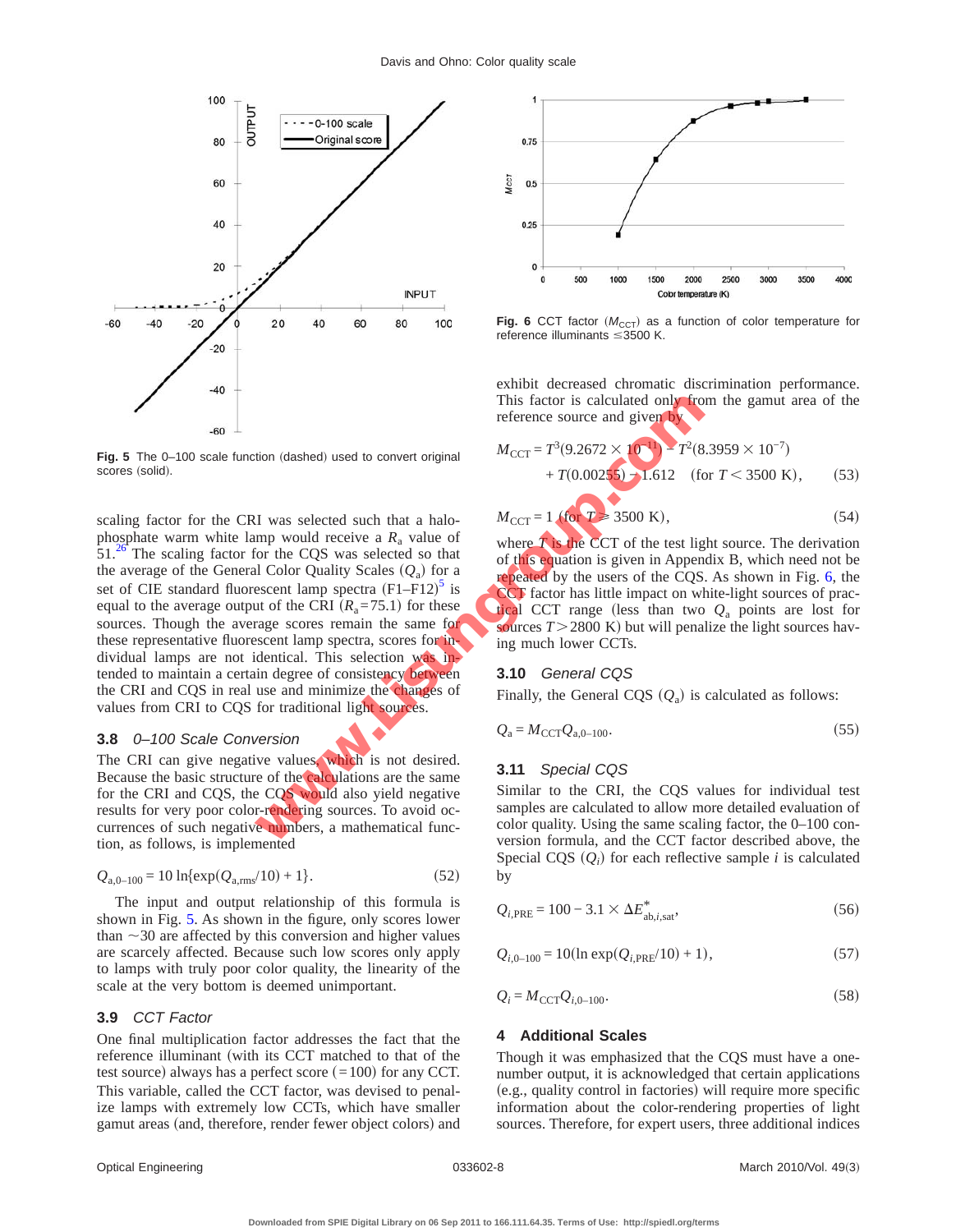<span id="page-8-0"></span>(described below) are made available from the CQS calculations. These additional scales are also calculated in the CQS spreadsheet available from the authors.

# **4.1** *Color Fidelity Scale Q*<sup>f</sup>

The Color Fidelity Scale  $(Q_f)$  is intended to evaluate the fidelity of object color appearances (compared to the reference illuminant of the same CCT and illuminance), similar to the function of CRI  $R_a$ .  $Q_f$  is calculated using exactly the same procedures as the CQS  $Q_a$ , except that it excludes the saturation factor; thus, the equations in Section 3.5 are skipped and the following is used in all cases regardless of the direction of sample chroma shifts:

$$
\Delta E_{\text{ab},i,\text{sat}}^* = \Delta E_{\text{ab},i}^* \tag{59}
$$

As was done for  $Q_a$ , the scores of  $Q_f$  are scaled so that the average score for the 12 reference fluorescent lamp spectra  $(F1-F12$  in Ref. [5](#page-14-0)) is the same as that for CRI  $R_a$  (thus, for CQS  $Q_a$ ). The scaling factor for  $Q_f$  in Eq. (51) is changed to 2.93.

## **4.2** *Color Preference Scale Q*<sup>p</sup>

Although the General CQS *Q*<sup>a</sup> was designed to indicate the overall color quality of a light source, the Color Preference Scale  $(Q_p)$  places additional weight on preference of object color appearance. This metric is based on the notion that increases in chroma are generally preferred and should be rewarded.  $Q_p$  is calculated using exactly the same procedures as the CQS  $Q_a$ , except that it rewards light sources for increasing object chroma; thus, Eq. (51) in Section 3.7 is replaced by

$$
Q_{\text{a,rms}} = 100 - 3.78 \times \left[ \Delta E_{\text{rms}} - \frac{1}{15} \sum_{i=1}^{15} \Delta C_{\text{ab}}^* \cdot K(i) \right],
$$
 (60)

$$
K(i) = 1 \quad \text{for } C^*_{\text{ab,test}} \ge C^*_{\text{ab,ref}}, \tag{61}
$$

$$
K(i) = 0 \quad \text{for } C^*_{\text{ab,test}} < C^*_{\text{ab,ref}} \tag{62}
$$

As was done for  $Q_a$ , the scores of  $Q_p$  are rescaled (scaling factor of 3.78) so that the average score for the 12 reference fluorescent lamp spectra  $(F1-F12$  in Ref. [5](#page-14-0)) is the same as that for CRI  $R_a$ .

# **4.3** *Gamut Area Scale Q*<sup>g</sup>

The Gamut Area Scale  $(Q<sub>g</sub>)$  is calculated as the relative gamut area formed by the  $(a^*, b^*)$  coordinates of the 15 samples illuminated by the test light source in the CIELAB object color space.  $Q_g$  is normalized by the gamut area of D65 multiplied by  $100$ ; therefore, its scaling is different from  $Q_a$ ,  $Q_f$ , and  $Q_p$  and can be  $\geq 100$ . See Appendix B for the equations to calculate the gamut area formed by the 15 samples. Note that the chromatic adaptation transform to D65 (used in the derivation of the CCT factor) is not used in  $Q_{g}$ .  $Q_{g}$  is calculated directly from the  $(a^*, b^*)$  coordinates calculated in Section 3.4.



**Fig. 7** Comparison of  $Q_a$  (gray squares) and  $R_a$  (black diamonds) for several traditional lamps including fluorescent and other discharge lamps. Q<sub>f</sub> (black triangles), Q<sub>p</sub> (gray circles), and Q<sub>g</sub> (black dashes) are also shown.

In some cases, RGB white-light spectra can have large gamut areas by increasing object chroma in the red and green regions. Larger gamut areas are always accompanied by corresponding hue shifts. Thus, by looking at the relative gamut area  $Q_{g}$  and knowing the type of light source, one can develop a reasonable estimate of the shape of  $(a^*, b^*)$  plot profile for the 15 samples. Note that gamut area does not necessarily correlate well with color preference or color discrimination performance when it is much larger than that of the reference illuminant.

# **5 Comparison of the CQS and CRI**

Although there are several improvements in the CQS over the CRI, one of the most significant changes is the inclusion of the saturation factor, which is effective when light sources enhance object chroma. Because traditional light sources (incandescent and discharge lamps) mostly do not enhance chroma (except the neodymium lamp) and because *Q*<sup>a</sup> is scaled so that the scores for fluorescent lamps will be similar to  $R_a$ , the scores of  $Q_a$  for traditional lamps are generally very close to  $R_a$ . Figure 7 shows the comparison of  $Q_a$  and  $R_a$  (as well as  $Q_f$ ,  $Q_p$ , and  $Q_g$ ) for several traditional lamps, including fluorescent and other discharge lamps. The differences are within three points for fluorescent lamps and five points for all these lamps. On the other hand, the CQS shows much larger differences for neodymium lamps and some RGB LED model spectra, as shown in Fig. [8,](#page-9-0) which shows differences up to 20 points. In addition to RGB LED spectra that enhance object chroma, Fig. [8](#page-9-0) shows some RGB LED spectra that have relatively poor color rendering for saturated colors and are scored lower by the CQS than the CRI. The data for the light sources in Fig. 7 and [8](#page-9-0) are shown in Table [1.](#page-9-0) This demonstrates that though the CQS does not deviate substantially from the  $R_a$  scores for traditional lamps (this is a requirement for acceptance from the lighting industry), it appropriately treats the chroma-enhancing RGB white LED sources and problematic LED sources. same as that for CRI  $R_a$  (fs) is changed<br>
tor for  $Q_f$  in Eq. (51) is changed<br>
gamut areas by increasing objec<br>
green regions. Larger cannot areas<br>
by corresponding hue smiths. Thus<br>
SCale  $Q_p$  to the Color Preference<br>
i

#### **6 Conclusions**

Throughout the development of the calculations of the CQS, computational testing of the performance of the met-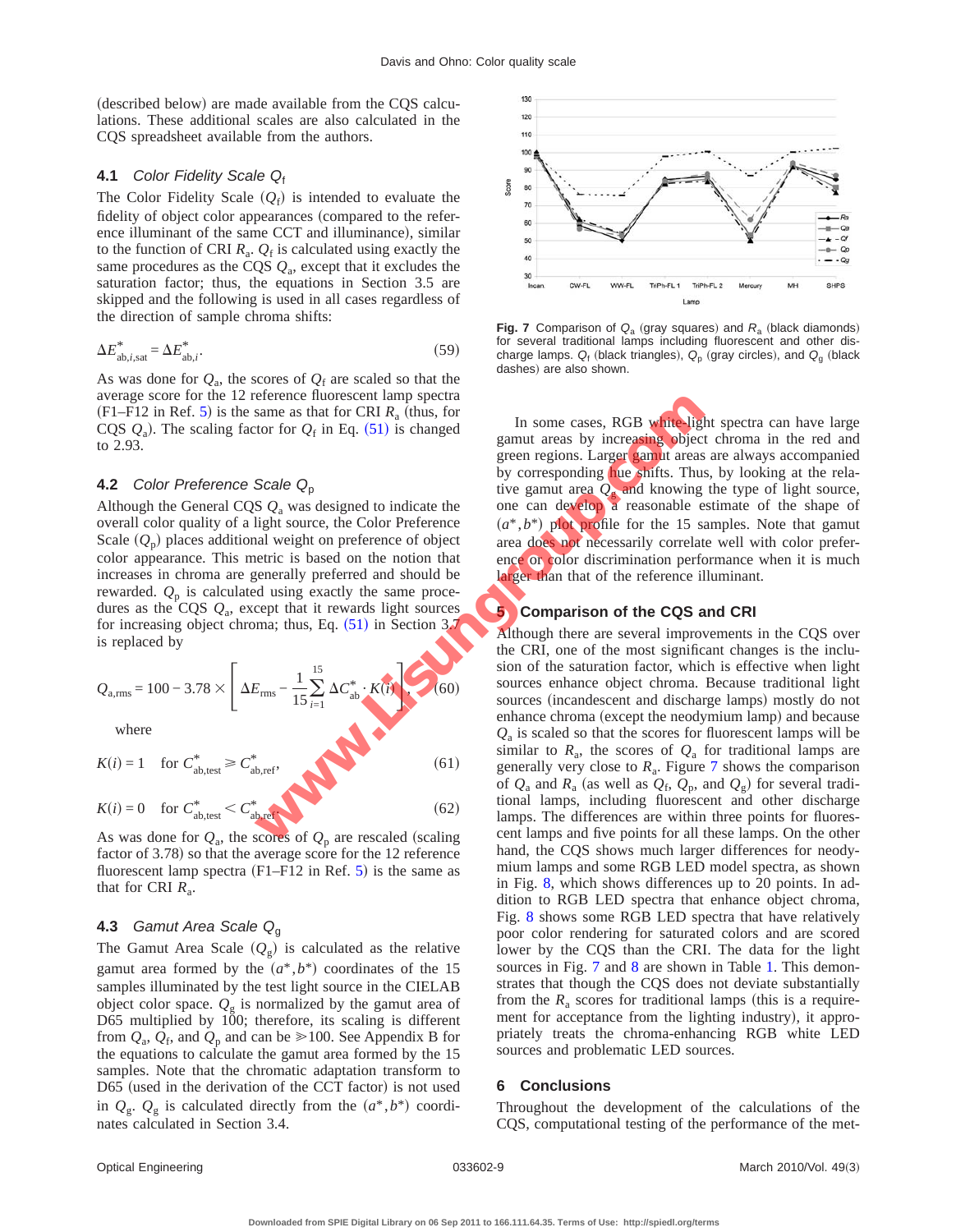<span id="page-9-0"></span>

**Fig. 8** Comparison of  $Q_{\rm a}$  (gray squares) and  $R_{\rm a}$  (black diamonds) for several RGB LED model spectra. Q<sub>f</sub> (black triangles), Q<sub>p</sub> (gray circles), and Q<sub>g</sub> (black dashes) are also shown.

ric provided feedback as to whether elements of the calculations were effective at enabling the CQS to meet its goals (discussed in Section 2).

Let us revisit the RGB LED shown in Fig. 2. As discussed earlier, this source would receive an  $R_a$  score of 80, though it performs very poorly for saturated red and purple reflective samples. Due in large part to the saturated set of reflective samples and the rms combination of color differences, the  $Q_a$  score for this RGB LED would be 73. This

lower score is far more appropriate and communicates to users how this particular RGB LED performs at color rendering compared to other lamps.

The RGB LED shown in Fig. [3](#page-2-0) would receive a  $R_a$  of only 67 despite its reasonable overall color quality. In this case, the CQS would give this light source a  $Q<sub>a</sub>$  of 79. Though the 12 point score increase is notable, the CQS still penalizes this chroma-enhancing source for its hue shifts. Simulations have shown that all light spectra that enhance object chroma also induce comparable hue shifts. Therefore, a chroma-enhancing source will never receive a  $Q<sub>a</sub>$  of 100. The purpose of the saturation factor is not to favor chroma-enhancing sources, but merely to limit the extent to which they are penalized. This RGB LED illustrates that this objective is met by the CQS. A similar example is the neodymium lamp, which is given CQS  $Q_a = 88$ , an 11-point increase from CRI  $R_a = 77$ .

The new metric will serve not only RGB LEDs but also phosphor-type white LEDs, which are presently more dominant in lighting products. Currently available white LEDs use broadband phosphors, but it is foreseen that phosphor LEDs will employ narrowband phosphors in the future, which would have the same problems with CRI as the RGB LEDs. Fluorescent lamps followed such a path of development. They were initially developed using broad-

| lback as to whether elements of the calcu-<br>ctive at enabling the CQS to meet its goals<br>ction $2$ ).<br>the RGB LED shown in Fig. 2. As dis-<br>is source would receive an $R_a$ score of 80,<br>as very poorly for saturated red and purple<br>s. Due in large part to the saturated set of<br>s and the rms combination of color differ-<br>ore for this RGB LED would be 73. This | The new metric will serve not only RGI<br>phosphor-type white LEDs, which are<br>dominant in lighting products. Currently<br>LEDs use broadband phosphors, but it i<br>phosphor LEDs will employ narrowband p<br>future, which would have the same proble<br>the RGB LEDs. Fluorescent lamps followe<br>development. They were initially develop<br>Table 1 Detailed information on light sources used for Figs. 7 and 8. |      |             |         |    |             |         |
|-------------------------------------------------------------------------------------------------------------------------------------------------------------------------------------------------------------------------------------------------------------------------------------------------------------------------------------------------------------------------------------------|---------------------------------------------------------------------------------------------------------------------------------------------------------------------------------------------------------------------------------------------------------------------------------------------------------------------------------------------------------------------------------------------------------------------------|------|-------------|---------|----|-------------|---------|
|                                                                                                                                                                                                                                                                                                                                                                                           |                                                                                                                                                                                                                                                                                                                                                                                                                           |      |             |         |    |             |         |
| Lamp                                                                                                                                                                                                                                                                                                                                                                                      | Details                                                                                                                                                                                                                                                                                                                                                                                                                   | CCT  | $R_{\rm a}$ | $Q_{a}$ | Q, | $Q_{\rm p}$ | $Q_{q}$ |
| Incan.                                                                                                                                                                                                                                                                                                                                                                                    |                                                                                                                                                                                                                                                                                                                                                                                                                           | 2812 | 100         | 98      | 98 | 98          | 98      |
| CW-FL                                                                                                                                                                                                                                                                                                                                                                                     | F34/CW/RS/EW                                                                                                                                                                                                                                                                                                                                                                                                              | 4196 | 59          | 61      | 62 | 57          | 76      |
| WW-FL                                                                                                                                                                                                                                                                                                                                                                                     | F34T12WW/RS/EW                                                                                                                                                                                                                                                                                                                                                                                                            | 3011 | 50          | 54      | 54 | 53          | 76      |
| TriPh-FL 1                                                                                                                                                                                                                                                                                                                                                                                | F32T8/TL841                                                                                                                                                                                                                                                                                                                                                                                                               | 3969 | 85          | 83      | 83 | 84          | 98      |
| TriPh-FL <sub>2</sub>                                                                                                                                                                                                                                                                                                                                                                     | F32T8/TL850                                                                                                                                                                                                                                                                                                                                                                                                               | 5072 | 86          | 85      | 84 | 88          | 101     |
| Mercury 4                                                                                                                                                                                                                                                                                                                                                                                 | H38JA-100/DX                                                                                                                                                                                                                                                                                                                                                                                                              | 3725 | 53          | 53      | 50 | 62          | 87      |
| MН                                                                                                                                                                                                                                                                                                                                                                                        | MHC100/U/MP/4K                                                                                                                                                                                                                                                                                                                                                                                                            | 4167 | 92          | 92      | 92 | 94          | 100     |
| <b>SHPS</b>                                                                                                                                                                                                                                                                                                                                                                               | SDW-T 100W/LV                                                                                                                                                                                                                                                                                                                                                                                                             | 2508 | 85          | 80      | 77 | 87          | 102     |
| RGB LED (470-525-630)                                                                                                                                                                                                                                                                                                                                                                     | Simulation                                                                                                                                                                                                                                                                                                                                                                                                                | 3018 | 31          | 55      | 44 | 79          | 111     |
| RGB LED (464-538-613)                                                                                                                                                                                                                                                                                                                                                                     | <b>Simulation</b>                                                                                                                                                                                                                                                                                                                                                                                                         | 3300 | 80          | 85      | 81 | 92          | 108     |
| RGB LED (467-548-616)                                                                                                                                                                                                                                                                                                                                                                     | Simulation                                                                                                                                                                                                                                                                                                                                                                                                                | 3300 | 90          | 82      | 81 | 84          | 101     |
| RGB LED (464-562-626)                                                                                                                                                                                                                                                                                                                                                                     | <b>Simulation</b>                                                                                                                                                                                                                                                                                                                                                                                                         | 3300 | 59          | 78      | 71 | 94          | 121     |
| RGB LED (457-540-605)                                                                                                                                                                                                                                                                                                                                                                     | Simulation                                                                                                                                                                                                                                                                                                                                                                                                                | 3300 | 80          | 74      | 73 | 77          | 95      |
| RGB LED (455-547-623)                                                                                                                                                                                                                                                                                                                                                                     | <b>Simulation</b>                                                                                                                                                                                                                                                                                                                                                                                                         | 3300 | 73          | 79      | 73 | 92          | 116     |
| RGB LED (473-545-616)                                                                                                                                                                                                                                                                                                                                                                     | Simulation                                                                                                                                                                                                                                                                                                                                                                                                                | 3304 | 85          | 77      | 78 | 73          | 90      |
| Neodym.                                                                                                                                                                                                                                                                                                                                                                                   | Incandescent type                                                                                                                                                                                                                                                                                                                                                                                                         | 2757 | 77          | 88      | 82 | 99          | 112     |

|  |  | <b>Table 1</b> Detailed information on light sources used for Figs. 7 and 8. |  |  |  |  |  |
|--|--|------------------------------------------------------------------------------|--|--|--|--|--|
|--|--|------------------------------------------------------------------------------|--|--|--|--|--|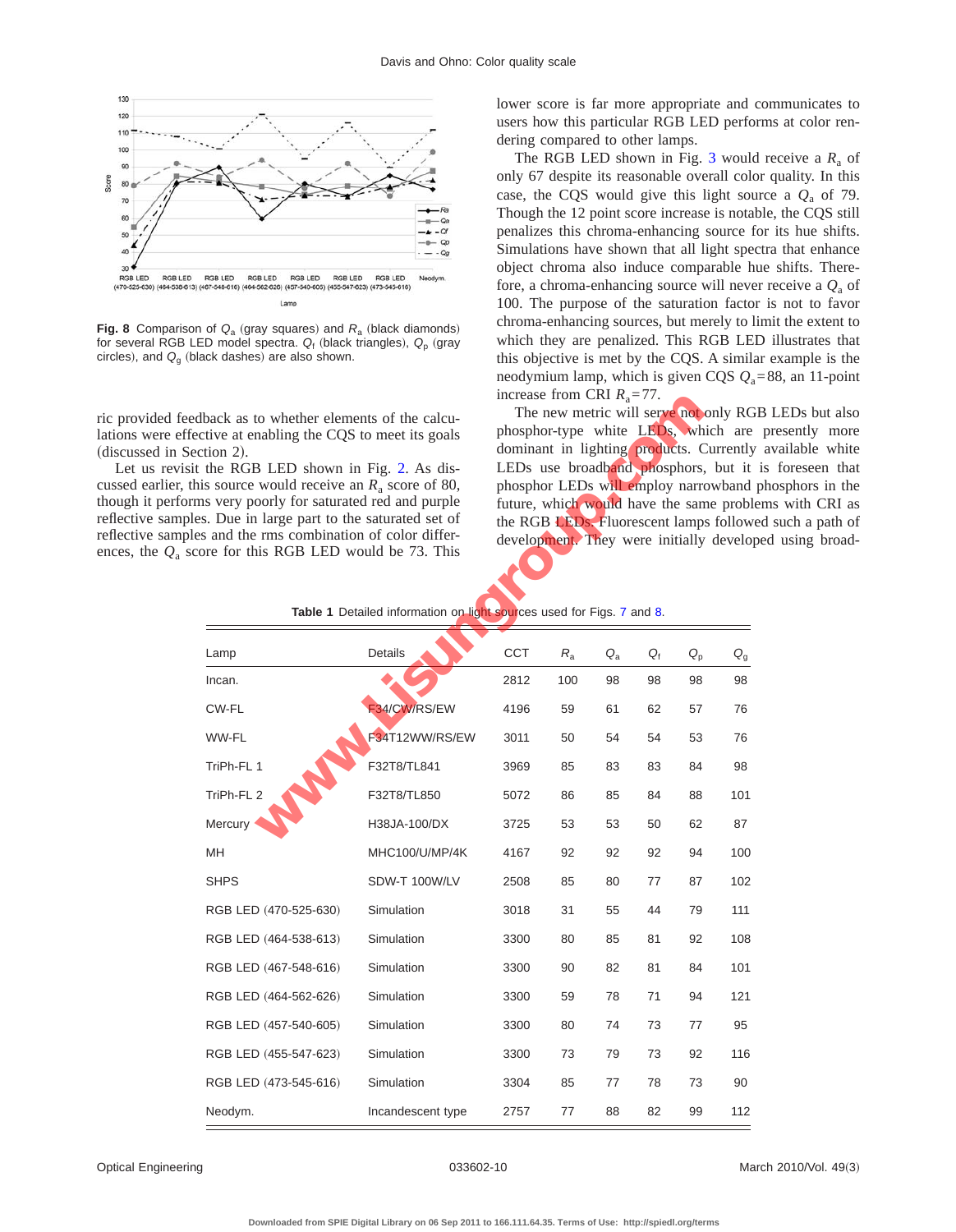band phosphors but currently employ primarily narrowband phosphors for improved energy efficiency and color rendering.

Though the approach for developing the CQS relied heavily on computational analyses, visual experiments to test, validate, and improve the performance of the CQS are underway. This is a necessary step to ultimately assess and verify the performance of this metric.

# **Appendix A. Spectral Reflectance Factors for 15 CQS Samples**

| Wavelength<br>(nm) | 7.5P<br>4/10 | 10PB<br>4/10 | 5PB<br>4/2 | 7.5B<br>$5/10$ | 10 <sub>B</sub><br>$6/8$ | 2.5 <sub>B</sub> G<br>6/10 | 2.5G<br>6/12 | 7.5GY<br>7/10 |
|--------------------|--------------|--------------|------------|----------------|--------------------------|----------------------------|--------------|---------------|
|                    |              |              |            |                |                          |                            |              |               |
| 380                | 0.1086       | 0.1053       | 0.0858     | 0.079          | 0.1167                   | 0.0872                     | 0.0726       | 0.0652        |
| 385                | 0.138        | 0.1323       | 0.099      | 0.0984         | 0.1352                   | 0.1001                     | 0.076        | 0.0657        |
| 390                | 0.1729       | 0.1662       | 0.1204     | 0.1242         | 0.1674                   | 0.1159                     | 0.0789       | 0.0667        |
| 395                | 0.2167       | 0.2113       | 0.1458     | 0.1595         | 0.2024                   | 0.1339                     | 0.0844       | 0.0691        |
| 400                | 0.2539       | 0.2516       | 0.1696     | 0.1937         | 0.2298                   | 0.1431                     | 0.0864       | 0.0694        |
| 405                | 0.2785       | 0.2806       | 0.1922     | 0.2215         | 0.2521                   | 0.1516                     | 0.0848       | 0.0709        |
| 410                | 0.2853       | 0.2971       | 0.2101     | 0.2419         | 0.2635                   | 0.157                      | 0.0861       | 0.0707        |
| 415                | 0.2883       | 0.3042       | 0.2179     | 0.2488         | 0.2702                   | 0.1608                     | 0.0859       | 0.0691        |
| 420                | 0.286        | 0.3125       | 0.2233     | 0.2603         | 0.2758                   | 0.1649                     | 0.0868       | 0.0717        |
| 425                | 0.2761       | 0.3183       | 0.2371     | 0.2776         | 0.2834                   | 0.1678                     | 0.0869       | 0.0692        |
| 430                | 0.2674       | 0.3196       | 0.2499     | 0.2868         | 0.2934                   | 0.1785                     | 0.0882       | 0.071         |
| 435                | 0.2565       | 0.3261       | 0.2674     | 0.3107         | 0.3042                   | 0.1829                     | 0.0903       | 0.0717        |
| 440                | 0.2422       | 0.3253       | 0.2949     | 0.3309         | 0.3201                   | 0.1896                     | 0.0924       | 0.0722        |
| 445                | 0.2281       | 0.3193       | 0.3232     | 0.3515         | 0.3329                   | 0.2032                     | 0.0951       | 0.0737        |
| 450                | 0.214        | 0.3071       | 0.3435     | 0.3676         | 0.3511                   | 0.212                      | 0.0969       | 0.0731        |
| 455                | 0.2004       | 0.2961       | 0.3538     | 0.3819         | 0.3724                   | 0.2294                     | 0.1003       | 0.0777        |
| 460                | 0.1854       | 0.2873       | 0.3602     | 0.4026         | 0.4027                   | 0.2539                     | 0.1083       | 0.0823        |
| 465                | 0.1733       | 0.2729       | 0.3571     | 0.4189         | 0.4367                   | 0.2869                     | 0.1203       | 0.0917        |
| 470                | 0.1602       | 0.2595       | 0.3511     | 0.4317         | 0.4625                   | 0.317                      | 0.1383       | 0.1062        |
| 475                | 0.1499       | 0.2395       | 0.3365     | 0.4363         | 0.489                    | 0.357                      | 0.1634       | 0.1285        |
| 480                | 0.1414       | 0.2194       | 0.3176     | 0.4356         | 0.5085                   | 0.3994                     | 0.1988       | 0.1598        |
| 485                | 0.1288       | 0.1949       | 0.2956     | 0.4297         | 0.5181                   | 0.4346                     | 0.2376       | 0.1993        |
| 490                | 0.1204       | 0.1732       | 0.2747     | 0.4199         | 0.5243                   | 0.4615                     | 0.2795       | 0.2445        |
| 495                | 0.1104       | 0.156        | 0.2506     | 0.4058         | 0.5179                   | 0.4747                     | 0.3275       | 0.2974        |
| 500                | 0.1061       | 0.1436       | 0.2279     | 0.3882         | 0.5084                   | 0.4754                     | 0.3671       | 0.3462        |
| 505                | 0.1018       | 0.1305       | 0.2055     | 0.366          | 0.4904                   | 0.4691                     | 0.403        | 0.3894        |
| 510                | 0.0968       | 0.1174       | 0.1847     | 0.3433         | 0.4717                   | 0.4556                     | 0.4201       | 0.418         |
| 515                | 0.0941       | 0.1075       | 0.1592     | 0.3148         | 0.4467                   | 0.4371                     | 0.4257       | 0.4433        |
| 520                | 0.0881       | 0.0991       | 0.1438     | 0.289          | 0.4207                   | 0.4154                     | 0.4218       | 0.4548        |
| 525                | 0.0842       | 0.0925       | 0.1244     | 0.2583         | 0.3931                   | 0.3937                     | 0.409        | 0.4605        |
| 530                | 0.0808       | 0.0916       | 0.1105     | 0.234          | 0.3653                   | 0.3737                     | 0.3977       | 0.4647        |
| 535                | 0.0779       | 0.0896       | 0.0959     | 0.2076         | 0.3363                   | 0.3459                     | 0.3769       | 0.4626        |
| 540                | 0.0782       | 0.0897       | 0.0871     | 0.1839         | 0.3083                   | 0.3203                     | 0.3559       | 0.4604        |
| 545                | 0.0773       | 0.0893       | 0.079      | 0.1613         | 0.2808                   | 0.2941                     | 0.3312       | 0.4522        |
| 550                | 0.0793       | 0.0891       | 0.0703     | 0.1434         | 0.2538                   | 0.2715                     | 0.3072       | 0.4444        |
| 555                | 0.079        | 0.0868       | 0.0652     | 0.1243         | 0.226                    | 0.2442                     | 0.2803       | 0.4321        |
| 560                | 0.0793       | 0.082        | 0.0555     | 0.1044         | 0.2024                   | 0.2205                     | 0.2532       | 0.4149        |
| 565                | 0.0806       | 0.0829       | 0.0579     | 0.0978         | 0.1865                   | 0.1979                     | 0.2313       | 0.4039        |
| 570                | 0.0805       | 0.0854       | 0.0562     | 0.091          | 0.1697                   | 0.18                       | 0.2109       | 0.3879        |
| 575                | 0.0793       | 0.0871       | 0.0548     | 0.0832         | 0.1592                   | 0.161                      | 0.1897       | 0.3694        |
| 580                | 0.0803       | 0.0922       | 0.0517     | 0.0771         | 0.1482                   | 0.1463                     | 0.1723       | 0.3526        |
| 585                | 0.0815       | 0.0978       | 0.0544     | 0.0747         | 0.1393                   | 0.1284                     | 0.1528       | 0.3288        |
| 590                | 0.0842       | 0.1037       | 0.0519     | 0.0726         | 0.1316                   | 0.1172                     | 0.1355       | 0.308         |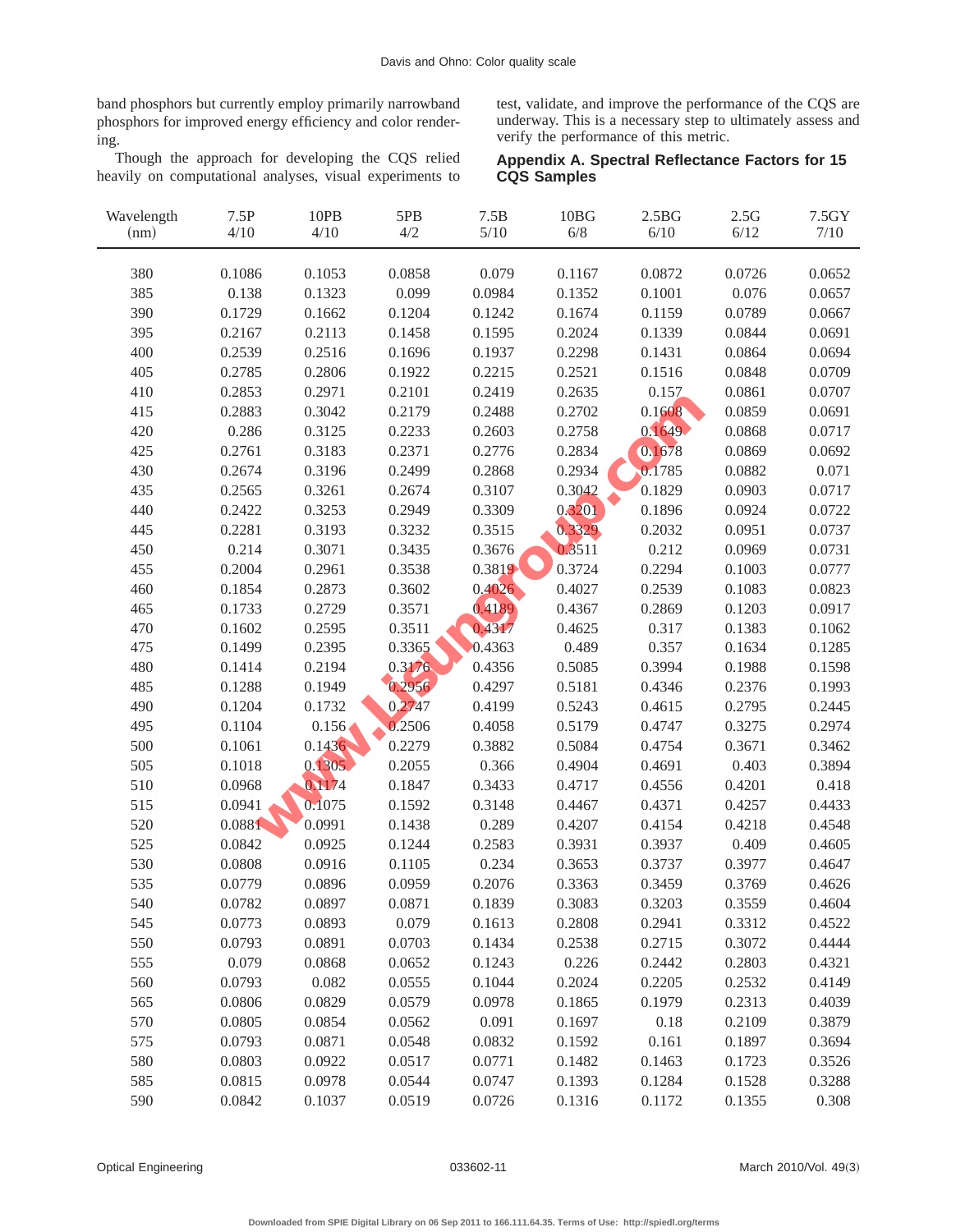| Wavelength<br>(nm) | 7.5P<br>4/10     | 10PB<br>4/10     | 5PB<br>4/2       | 7.5B<br>$5/10$ | 10 <sub>B</sub><br>$6/8$ | 2.5 <sub>B</sub> G<br>6/10 | 2.5G<br>6/12 | 7.5GY<br>$7/10$ |
|--------------------|------------------|------------------|------------------|----------------|--------------------------|----------------------------|--------------|-----------------|
| 595                | 0.0912           | 0.1079           | 0.052            | 0.0682         | 0.1217                   | 0.1045                     | 0.1196       | 0.2829          |
| 600                | 0.1035           | 0.1092           | 0.0541           | 0.0671         | 0.1182                   | 0.0964                     | 0.105        | 0.2591          |
| 605                | 0.1212           | 0.1088           | 0.0537           | 0.066          | 0.1112                   | 0.0903                     | 0.0949       | 0.2388          |
| 610                | 0.1455           | 0.1078           | 0.0545           | 0.0661         | 0.1071                   | 0.0873                     | 0.0868       | 0.2228          |
| 615                | 0.1785           | 0.1026           | 0.056            | 0.066          | 0.1059                   | 0.0846                     | 0.0797       | 0.2109          |
| 620                | 0.2107           | 0.0991           | 0.056            | 0.0653         | 0.1044                   | 0.0829                     | 0.0783       | 0.2033          |
| 625                | 0.246            | 0.0995           | 0.0561           | 0.0644         | 0.1021                   | 0.0814                     | 0.0732       | 0.1963          |
| 630                | 0.2791           | 0.1043           | 0.0578           | 0.0653         | 0.0991                   | 0.0805                     | 0.0737       | 0.1936          |
| 635                | 0.3074           | 0.1101           | 0.0586           | 0.0669         | 0.1                      | 0.0803                     | 0.0709       | 0.1887          |
| 640                | 0.333            | 0.1187           | 0.0573           | 0.066          | 0.098                    | 0.0801                     | 0.0703       | 0.1847          |
| 645                | 0.3542           | 0.1311           | 0.0602           | 0.0677         | 0.0963                   | 0.0776                     | 0.0696       | 0.1804          |
| 650                | 0.3745           | 0.143            | 0.0604           | 0.0668         | 0.0997                   | 0.0797                     | 0.0673       | 0.1766          |
| 655                | 0.392            | 0.1583           | 0.0606           | 0.0693         | 0.0994                   | 0.0801                     | 0.0677       | 0.1734          |
| 660                | 0.4052           | 0.1704           | 0.0606           | 0.0689         | 0.1022                   | 0.081                      | 0.0682       | 0.1721          |
| 665                | 0.4186           | 0.1846           | 0.0595           | 0.0676         | 0.1005                   | 0.0819                     | 0.0665       | 0.172           |
| 670                | 0.4281           | 0.1906           | 0.0609           | 0.0694         | 0.1044                   | 0.0856                     | 0.0691       | 0.1724          |
| 675                | 0.4395           | 0.1983           | 0.0605           | 0.0687         | 0.1073                   | 0.0913                     | 0.0695       | 0.1757          |
| 680                | 0.444            | 0.1981           | 0.0602           | 0.0698         | 0.1069                   | 0.093                      | 0.0723       | 0.1781          |
| 685                | 0.4497           | 0.1963           | 0.058            | 0.0679         | 0.1103                   | 0.0958                     | 0.0727       | 0.1829          |
| 690                | 0.4555           | 0.2003           | 0.0587           | 0.0694         | 0.1104                   | 0.1016                     | 0.0757       | 0.1897          |
| 695                | 0.4612           | 0.2034           | 0.0573           | 0.0675         | 0.1084                   | 0.1044                     | 0.0767       | 0.1949          |
| 700                | 0.4663           | 0.2061           | 0.0606           | 0.0676         | 0.1092                   | 0.1047                     | 0.081        | 0.2018          |
|                    |                  | 0.212            |                  |                |                          |                            |              |                 |
| 705                | 0.4707           |                  | 0.0613           | 0.0662         | 0.1074                   | 0.1062                     | 0.0818       | 0.2051          |
| 710                | 0.4783           | 0.2207           | 0.0618           | 0.0681         | 0.1059                   | 0.1052                     | 0.0837       | 0.2071          |
| 715                | 0.4778           | 0.2257           | 0.0652<br>0.0647 | 0.0706         | 0.1082                   | 0.1029                     | 0.0822       | 0.2066          |
| 720                | 0.4844           | 0.2335           |                  | 0.0728         | 0.1106                   | 0.1025                     | 0.0838       | 0.2032          |
| 725                | 0.4877           | 0.2441           | 0.0684           | 0.0766         | 0.1129<br>0.1186         | 0.1008                     | 0.0847       | 0.1998          |
| 730                | 0.4928           | 0.255            | 0.0718           | 0.0814         | 0.1243                   | 0.1036                     | 0.0837       | 0.2024          |
| 735                | 0.496            | 0.2684           | 0.0731           | 0.0901         |                          | 0.1059                     | 0.0864       | 0.2032          |
| 740                | 0.4976<br>0.4993 | 0.2862           | 0.0791           | 0.1042         | 0.1359                   | 0.1123                     | 0.0882       | 0.2074<br>0.216 |
| 745                |                  | 0.3086           | 0.0828           | 0.1228         | 0.1466                   | 0.1175                     | 0.0923       |                 |
| 750                | 0.5015           | 0.3262           | 0.0896           | 0.1482         | 0.1617                   | 0.1217                     | 0.0967       | 0.2194          |
| 755                | 0.5044           | 0.3483<br>0.3665 | 0.098<br>0.1063  | 0.1793         | 0.1739                   | 0.1304                     | 0.0996       | 0.2293          |
| 760                | 0.5042<br>0.5073 |                  |                  | 0.2129         | 0.1814                   | 0.133                      | 0.1027       | 0.2378          |
| 765                |                  | 0.3814           | 0.1137           | 0.2445         | 0.1907                   | 0.1373                     | 0.108        | 0.2448          |
| 770                | 0.5112           | 0.3974           | 0.1238           | 0.2674         | 0.1976                   | 0.1376                     | 0.1115       | 0.2489          |
| 775                | 0.5147           | 0.4091           | 0.1381           | 0.2838         | 0.1958                   | 0.1384                     | 0.1118       | 0.2558          |
| 780                | 0.5128           | 0.4206           | 0.1505           | 0.2979         | 0.1972                   | 0.139                      | 0.1152       | 0.2635          |
| 785                | 0.5108           | 0.423            | 0.1685           | 0.3067         | 0.2018                   | 0.1378                     | 0.1201       | 0.2775          |
| 790                | 0.5171           | 0.4397           | 0.1862           | 0.3226         | 0.2093                   | 0.1501                     | 0.1253       | 0.2957          |
| 795                | 0.5135           | 0.4456           | 0.2078           | 0.3396         | 0.2161                   | 0.1526                     | 0.1313       | 0.3093          |
| 800                | 0.5191           | 0.4537           | 0.2338           | 0.3512         | 0.2269                   | 0.1646                     | 0.1393       | 0.3239          |
| 805                | 0.5191           | 0.4537           | 0.2338           | 0.3512         | 0.2269                   | 0.1646                     | 0.1393       | 0.3239          |
| 810                | 0.5191           | 0.4537           | 0.2338           | 0.3512         | 0.2269                   | 0.1646                     | 0.1393       | 0.3239          |
| 815                | 0.5191           | 0.4537           | 0.2338           | 0.3512         | 0.2269                   | 0.1646                     | 0.1393       | 0.3239          |
| 820                | 0.5191           | 0.4537           | 0.2338           | 0.3512         | 0.2269                   | 0.1646                     | 0.1393       | 0.3239          |
| 825                | 0.5191           | 0.4537           | 0.2338           | 0.3512         | 0.2269                   | 0.1646                     | 0.1393       | 0.3239          |
| 830                | 0.5191           | 0.4537           | 0.2338           | 0.3512         | 0.2269                   | 0.1646                     | 0.1393       | 0.3239          |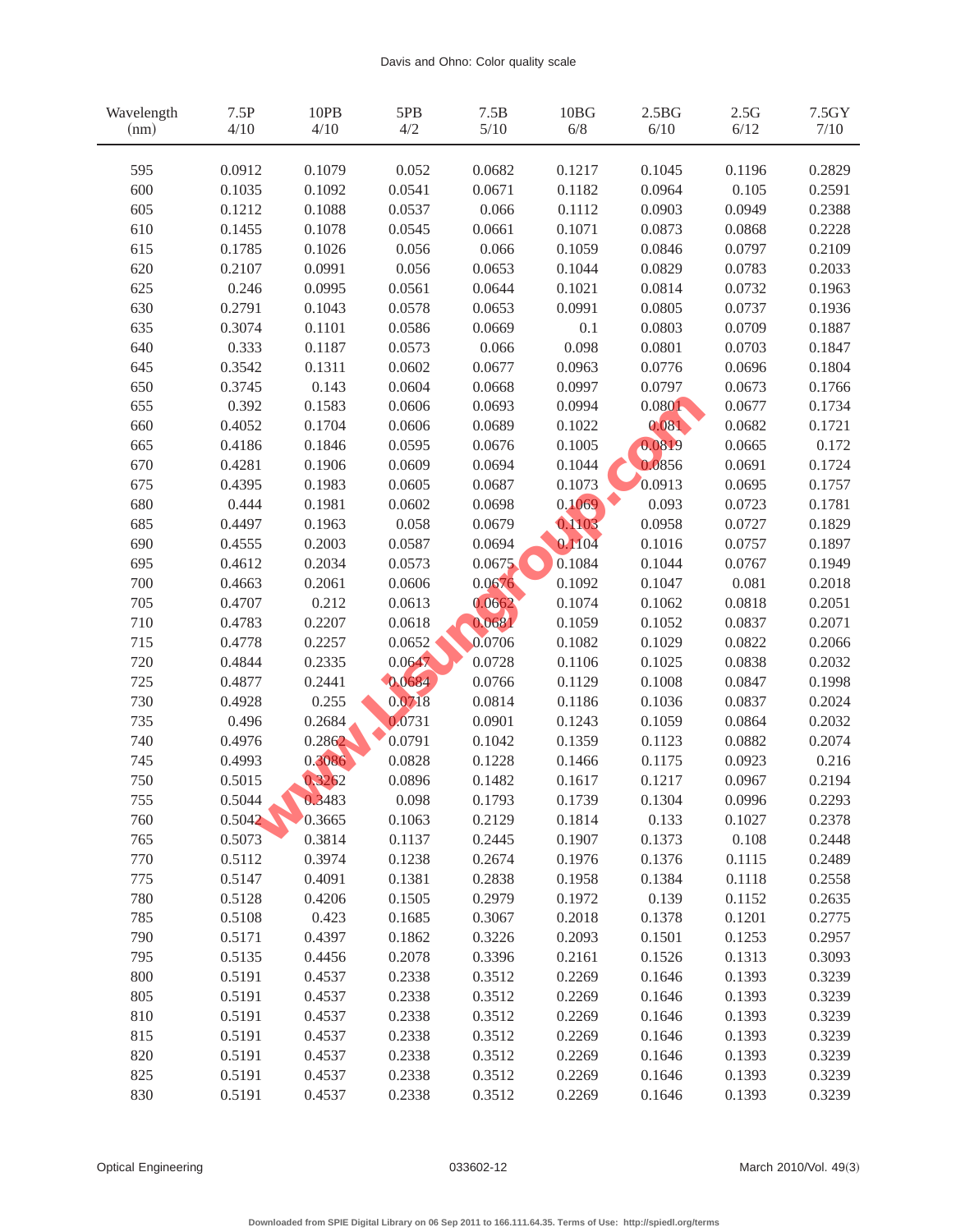| Wavelength | 2.5GY  | 5Y     | <b>10YR</b> | 5YR    | 10R    | $5\mathrm{R}$ | 7.5RP  |
|------------|--------|--------|-------------|--------|--------|---------------|--------|
| (nm)       | 8/10   | 8.5/12 | $7/12$      | 7/12   | 6/12   | 4/14          | 4/12   |
|            |        |        |             |        |        |               |        |
| 380        | 0.0643 | 0.054  | 0.0482      | 0.0691 | 0.0829 | 0.053         | 0.0908 |
| 385        | 0.0661 | 0.0489 | 0.0456      | 0.0692 | 0.0829 | 0.0507        | 0.1021 |
| 390        | 0.0702 | 0.0548 | 0.0478      | 0.0727 | 0.0866 | 0.0505        | 0.113  |
| 395        | 0.0672 | 0.055  | 0.0455      | 0.0756 | 0.0888 | 0.0502        | 0.128  |
| 400        | 0.0715 | 0.0529 | 0.0484      | 0.077  | 0.0884 | 0.0498        | 0.1359 |
| 405        | 0.0705 | 0.0521 | 0.0494      | 0.0806 | 0.0853 | 0.0489        | 0.1378 |
| 410        | 0.0727 | 0.0541 | 0.0456      | 0.0771 | 0.0868 | 0.0503        | 0.1363 |
| 415        | 0.0731 | 0.0548 | 0.047       | 0.0742 | 0.0859 | 0.0492        | 0.1363 |
| 420        | 0.0745 | 0.0541 | 0.0473      | 0.0766 | 0.0828 | 0.0511        | 0.1354 |
| 425        | 0.077  | 0.0531 | 0.0486      | 0.0733 | 0.0819 | 0.0509        | 0.1322 |
| 430        | 0.0756 | 0.0599 | 0.0501      | 0.0758 | 0.0822 | 0.0496        | 0.1294 |
| 435        | 0.0773 | 0.0569 | 0.048       | 0.0768 | 0.0818 | 0.0494        | 0.1241 |
| 440        | 0.0786 | 0.0603 | 0.049       | 0.0775 | 0.0822 | 0.048         | 0.1209 |
| 445        | 0.0818 | 0.0643 | 0.0468      | 0.0754 | 0.0819 | 0.0487        | 0.1137 |
| 450        | 0.0861 | 0.0702 | 0.0471      | 0.0763 | 0.0807 | 0.0468        | 0.1117 |
| 455        | 0.0907 | 0.0715 | 0.0486      | 0.0763 | 0.0787 | 0.0443        | 0.1045 |
| 460        | 0.0981 | 0.0798 | 0.0517      | 0.0752 | 0.0832 | 0.044         | 0.1006 |
| 465        | 0.1067 | 0.086  | 0.0519      | 0.0782 | 0.0828 | 0.0427        | 0.097  |
| 470        | 0.1152 | 0.0959 | 0.0479      | 0.0808 | 0.081  | 0.0421        | 0.0908 |
| 475        | 0.1294 | 0.1088 | 0.0494      | 0.0778 | 0.0819 | 0.0414        | 0.0858 |
| 480        | 0.141  | 0.1218 | 0.0524      | 0.0788 | 0.0836 | 0.0408        | 0.0807 |
| 485        | 0.1531 | 0.1398 | 0.0527      | 0.0805 | 0.0802 | 0.04          | 0.0752 |
| 490        | 0.1694 | 0.1626 | 0.0537      | 0.0809 | 0.0809 | 0.0392        | 0.0716 |
| 495        | 0.1919 | 0.1878 | 0.0577      | 0.0838 | 0.0838 | 0.0406        | 0.0688 |
| 500        | 0.2178 | 0.2302 | 0.0647      | 0.0922 | 0.0842 | 0.0388        | 0.0678 |
| 505        | 0.256  | 0.2829 | 0.0737      | 0.1051 | 0.0865 | 0.0396        | 0.0639 |
| 510        | 0.311  | 0.3455 | 0.0983      | 0.123  | 0.091  | 0.0397        | 0.0615 |
| 515        | 0.3789 | 0.4171 | 0.1396      | 0.1521 | 0.092  | 0.0391        | 0.0586 |
| 520        | 0.4515 | 0.4871 | 0.1809      | 0.1728 | 0.0917 | 0.0405        | 0.0571 |
| 525        | 0.5285 | 0.5529 | 0.228       | 0.1842 | 0.0917 | 0.0394        | 0.0527 |
| 530        | 0.5845 | 0.5955 | 0.2645      | 0.1897 | 0.0952 | 0.0401        | 0.0513 |
| 535        | 0.6261 | 0.6299 | 0.2963      | 0.1946 | 0.0983 | 0.0396        | 0.0537 |
| 540        | 0.6458 | 0.6552 | 0.3202      | 0.2037 | 0.1036 | 0.0396        | 0.0512 |
| 545        | 0.6547 | 0.6661 | 0.3545      | 0.2248 | 0.115  | 0.0395        | 0.053  |
| 550        | 0.6545 | 0.6752 | 0.395       | 0.2675 | 0.1331 | 0.0399        | 0.0517 |
| 555        | 0.6473 | 0.6832 | 0.4353      | 0.3286 | 0.1646 | 0.042         | 0.0511 |
| 560        | 0.6351 | 0.6851 | 0.4577      | 0.3895 | 0.207  | 0.041         | 0.0507 |
| 565        | 0.6252 | 0.6964 | 0.4904      | 0.4654 | 0.2754 | 0.0464        | 0.0549 |
| 570        | 0.6064 | 0.6966 | 0.5075      | 0.5188 | 0.3279 | 0.05          | 0.0559 |
| 575        | 0.5924 | 0.7063 | 0.5193      | 0.5592 | 0.3819 | 0.0545        | 0.0627 |
| 580        | 0.5756 | 0.7104 | 0.5273      | 0.5909 | 0.425  | 0.062         | 0.0678 |
| 585        | 0.5549 | 0.7115 | 0.5359      | 0.6189 | 0.469  | 0.0742        | 0.081  |
| 590        | 0.5303 | 0.7145 | 0.5431      | 0.6343 | 0.5067 | 0.0937        | 0.1004 |
| 595        | 0.5002 | 0.7195 | 0.5449      | 0.6485 | 0.5443 | 0.1279        | 0.1268 |
| 600        | 0.4793 | 0.7183 | 0.5493      | 0.6607 | 0.5721 | 0.1762        | 0.1595 |
| 605        | 0.4517 | 0.7208 | 0.5526      | 0.6648 | 0.5871 | 0.2449        | 0.2012 |
| 610        | 0.434  | 0.7228 | 0.5561      | 0.6654 | 0.6073 | 0.3211        | 0.2452 |
| 615        | 0.4169 | 0.7274 | 0.5552      | 0.6721 | 0.6141 | 0.405         | 0.2953 |
| 620        | 0.406  | 0.7251 | 0.5573      | 0.6744 | 0.617  | 0.4745        | 0.3439 |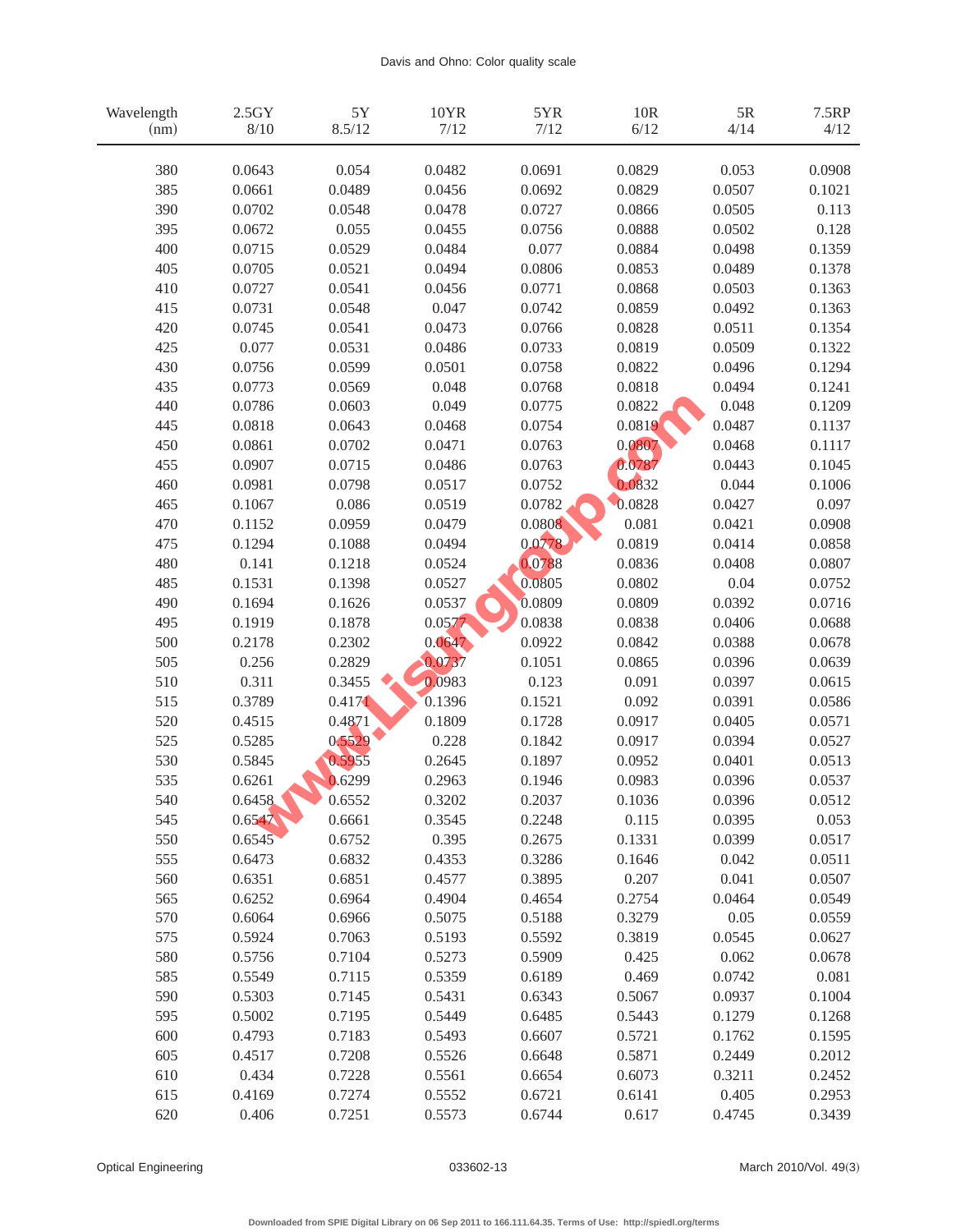| Wavelength<br>(nm) | 2.5GY<br>$8/10$ | $5{\rm Y}$<br>8.5/12 | <b>10YR</b><br>$7/12$ | 5YR<br>$7/12$ | 10R<br>6/12 | $5R$<br>4/14 | 7.5RP<br>4/12 |
|--------------------|-----------------|----------------------|-----------------------|---------------|-------------|--------------|---------------|
| 625                | 0.3989          | 0.7274               | 0.562                 | 0.6723        | 0.6216      | 0.5335       | 0.3928        |
| 630                | 0.3945          | 0.7341               | 0.5607                | 0.6811        | 0.6272      | 0.5776       | 0.4336        |
| 635                | 0.3887          | 0.7358               | 0.5599                | 0.6792        | 0.6287      | 0.6094       | 0.4723        |
| 640                | 0.3805          | 0.7362               | 0.5632                | 0.6774        | 0.6276      | 0.632        | 0.4996        |
| 645                | 0.3741          | 0.7354               | 0.5644                | 0.6796        | 0.6351      | 0.6495       | 0.5279        |
| 650                | 0.37            | 0.7442               | 0.568                 | 0.6856        | 0.6362      | 0.662        | 0.5428        |
| 655                | 0.363           | 0.7438               | 0.566                 | 0.6853        | 0.6348      | 0.6743       | 0.5601        |
| 660                | 0.364           | 0.744                | 0.5709                | 0.6864        | 0.6418      | 0.6833       | 0.5736        |
| 665                | 0.359           | 0.7436               | 0.5692                | 0.6879        | 0.6438      | 0.6895       | 0.5837        |
| 670                | 0.3648          | 0.7442               | 0.5657                | 0.6874        | 0.6378      | 0.6924       | 0.589         |
| 675                | 0.3696          | 0.7489               | 0.5716                | 0.6871        | 0.641       | 0.703        | 0.5959        |
| 680                | 0.3734          | 0.7435               | 0.5729                | 0.6863        | 0.646       | 0.7075       | 0.5983        |
| 685                | 0.3818          | 0.746                | 0.5739                | 0.689         | 0.6451      | 0.7112       | 0.6015        |
| 690                | 0.3884          | 0.7518               | 0.5714                | 0.6863        | 0.6432      | 0.7187       | 0.6054        |
| 695                | 0.3947          | 0.755                | 0.5741                | 0.6893        | 0.6509      | 0.7214       | 0.6135        |
| 700                | 0.4011          | 0.7496               | 0.5774                | 0.695         | 0.6517      | 0.7284       | 0.62          |
| 705                | 0.404           | 0.7548               | 0.5791                | 0.6941        | 0.6514      | 0.7327       | 0.6287        |
| 710                | 0.4072          | 0.7609               | 0.5801                | 0.6958        | 0.6567      | 0.7351       | 0.6405        |
| 715                | 0.4065          | 0.758                | 0.5804                | 0.695         | 0.6597      | 0.7374       | 0.6443        |
| 720                | 0.4006          | 0.7574               | 0.584                 | 0.7008        | 0.6576      | 0.741        | 0.6489        |
| 725                | 0.3983          | 0.7632               | 0.5814                | 0.702         | 0.6576      | 0.7417       | 0.6621        |
| 730                | 0.3981          | 0.7701               | 0.5874                | 0.7059        | 0.6656      | 0.7491       | 0.6662        |
| 735                | 0.399           | 0.7667               | 0.5885                | 0.7085        | 0.6641      | 0.7516       | 0.6726        |
| 740                | 0.4096          | 0.7735               | 0.5911                | 0.7047        | 0.6667      | 0.7532       | 0.6774        |
| 745                | 0.4187          | 0.772                | 0.5878                | 0.7021        | 0.6688      | 0.7567       | 0.6834        |
| 750                | 0.4264          | 0.7739               | 0.5896                | 0.7071        | 0.6713      | 0.76         | 0.6808        |
| 755                | 0.437           | 0.774                | 0.5947                | 0.7088        | 0.6657      | 0.7592       | 0.6838        |
| 760                | 0.4424          | 0.7699               | 0.5945                | 0.7055        | 0.6712      | 0.7605       | 0.6874        |
| 765                | 0.4512          | 0.7788               | 0.5935                | 0.7073        | 0.6745      | 0.7629       | 0.6955        |
| 770                | 0.4579          | 0.7801               | 0.5979                | 0.7114        | 0.678       | 0.7646       | 0.7012        |
| 775                | 0.4596          | 0.7728               | 0.5941                | 0.7028        | 0.6744      | 0.7622       | 0.6996        |
| 780                | 0.4756          | 0.7793               | 0.5962                | 0.7105        | 0.6786      | 0.768        | 0.7023        |
| 785                | 0.488           | 0.7797               | 0.5919                | 0.7078        | 0.6823      | 0.7672       | 0.7022        |
| 790                | 0.5066          | 0.7754               | 0.5996                | 0.7112        | 0.6806      | 0.7645       | 0.7144        |
| 795                | 0.5214          | 0.781                | 0.5953                | 0.7123        | 0.6718      | 0.7669       | 0.7062        |
| 800                | 0.545           | 0.7789               | 0.5953                | 0.7158        | 0.6813      | 0.7683       | 0.7075        |
| 805                | 0.545           | 0.7789               | 0.5953                | 0.7158        | 0.6813      | 0.7683       | 0.7075        |
| 810                | 0.545           | 0.7789               | 0.5953                | 0.7158        | 0.6813      | 0.7683       | 0.7075        |
| 815                | 0.545           | 0.7789               | 0.5953                | 0.7158        | 0.6813      | 0.7683       | 0.7075        |
| 820                | 0.545           | 0.7789               | 0.5953                | 0.7158        | 0.6813      | 0.7683       | 0.7075        |
| 825                | 0.545           | 0.7789               | 0.5953                | 0.7158        | 0.6813      | 0.7683       | 0.7075        |
| 830                | 0.545           | 0.7789               | 0.5953                | 0.7158        | 0.6813      | 0.7683       | 0.7075        |

# **Appendix B. Calculation of CCT Factor**

The CCT factor is based on the relative gamut area of the reference illuminant as a function of its CCT. First, the *X*,*Y* ,*Z* tristimulus values of the 15 reflective samples under the reference illuminant are converted to their color appearance under D65 using CMCCAT2000 chromatic adaptation transform<sup>23</sup> (see Section 3.3). This is done because

CIELAB was designed for best performance with D65, and the gamut areas of a wide range of CCTs can be more accurately evaluated using this conversion.

Then, the gamut area of the 15 CQS samples in CIELAB  $(a^*, b^*)$  space (see Section 3.4) is calculated for the reference illuminant at the given CCT. The gamut area is divided into  $15$  triangles  $(S)$ , each of which is formed by two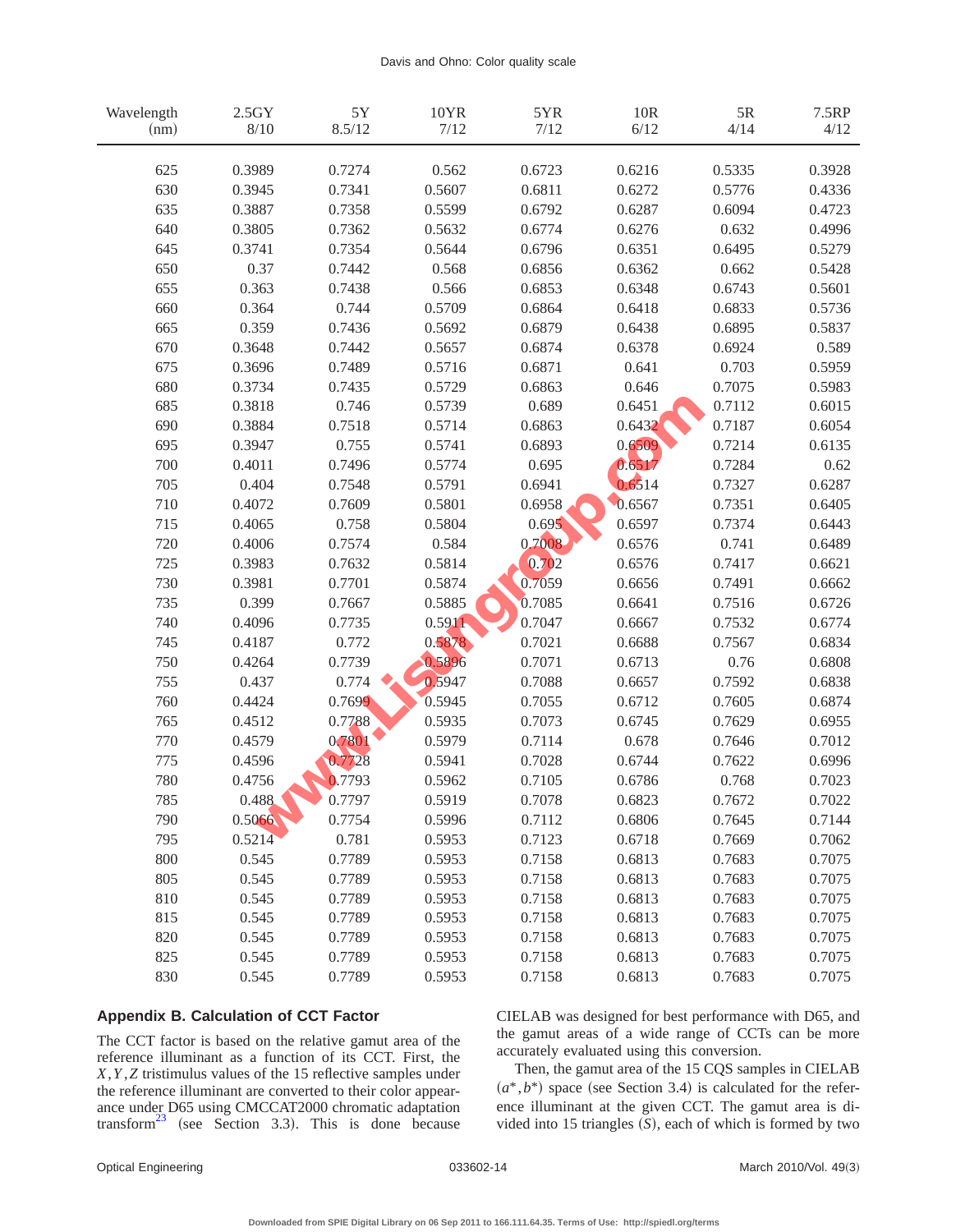<span id="page-14-0"></span>**Table 2** Gamut areas and CCT factors  $(M<sub>CGT</sub>)$  for a number of CCTs.

|                                                                     |                                                                |                  | simply set to 1,                                                                                 |
|---------------------------------------------------------------------|----------------------------------------------------------------|------------------|--------------------------------------------------------------------------------------------------|
| CCT(K)                                                              | <b>Gamut Area</b>                                              | M <sub>CCT</sub> | $M_{\text{CCT}} = 1$ if $G \ge 8210$ ,                                                           |
| 1000                                                                | 1579                                                           | 0.19             |                                                                                                  |
| 1500                                                                | 5293                                                           | 0.65             | $M_{\text{CCT}} = \frac{G}{8210}$ if $G < 8210$ .                                                |
| 2000                                                                | 7148                                                           | 0.87             |                                                                                                  |
| 2500                                                                | 7858                                                           | 0.96             | The results of the CCT factor c<br>Table 2 for a number of CCT va                                |
| 2856                                                                | 8085                                                           | 0.99             | calculated for CCTs of <3500 K<br>for illuminants of $\leq 4000$ K in Ta                         |
| 3000                                                                | 8144                                                           | 0.99             | was obtained with a third-ord                                                                    |
| 3500                                                                | 8267                                                           | 1.00             | $= 0.9999$                                                                                       |
| 4000                                                                | 8322                                                           | 1.00             | $M_{CCT} = T^3(9.2672 \times 10^{-11}) - T^2(8)$                                                 |
| 5000                                                                | 8354                                                           | 1.00             | $+T(0.00255)-1.612$                                                                              |
| 6000                                                                | 8220                                                           | 1.00             | where $T$ is the CCT of the referent                                                             |
|                                                                     |                                                                |                  | tion fits the data well, and this po<br>determine the CCT factor for sou                         |
| 6500                                                                | 8210                                                           | 1.00             | nating the need for Eqs. $(63)$ – $(70)$                                                         |
| 7000                                                                | 8202                                                           | 1.00             | <b>References</b>                                                                                |
| 8000                                                                | 8191                                                           | 1.00             | 1. CIE 17.4: 1987, "International lighti<br>$02-59(1987)$ .                                      |
| 9000                                                                | 8185                                                           | 1.00             | 2. CIE 13.3: 1995, "Method of measuring<br>ing properties of light sources" (199                 |
| 10,000                                                              | 8181                                                           | 1.00             | Y. Ohno, "Spectral design considerati<br>LED light sources," Opt. Eng. 44(11)                    |
| 15,000                                                              | 8180                                                           | 1.00             | CIE 177: 2007, "Colour rendering<br>(2007).                                                      |
| 20,000                                                              | 8183                                                           | 1.00             | "Colorimetry<br><b>CIE</b><br>15:<br>2004,<br>freepubs.html $(2004)$ .                           |
|                                                                     |                                                                |                  | 6. CIE 160: 2004, "A review of chi<br>(2004).                                                    |
|                                                                     |                                                                |                  | 7. K. Hashimoto, T. Yano, M. Shimizu,<br>for specifying color-rendering prope                    |
|                                                                     | neighboring points of the $(a^*,b^*)$ plot and the origin. The |                  | feeling of contrast," Color Res. Appl<br>8. L. Booker, "Luminance-brightness co                  |
|                                                                     | calculation of the area of each triangle $(i=1-15)$ is done by |                  | stimuli," <i>J. Opt. Soc. Am.</i> <b>71</b> , 139–14<br>9. D. B. Judd, "A flattery index for art |
| $A_i = [(a_{i,\text{ref}}^*)^2 + (b_{i,\text{ref}}^*)^2]^{1/2},$    |                                                                | (63)             | $(N.Y.)$ 62, 593–598 (1967).<br>10. C. L. Sanders, "Color preferences fo                         |
|                                                                     |                                                                |                  | $(N.Y.)$ 54, 452-456 (1959).<br>11. S. M. Newhall, R. W. Burnham, an                             |
| $B_i = [(a_{i+1,\text{ref}}^*)^2 + (b_{i+1,\text{ref}}^*)^2]^{1/2}$ |                                                                | (64)             | successive with simultaneous color r<br>43–56 (1957).                                            |
|                                                                     |                                                                |                  | 12. W. A. Thorton, "A validation of the c                                                        |
|                                                                     | $\lambda = 3k$                                                 |                  | <i>Eng.</i> 4, $48-52$ (1974).<br>$C$ I D at $\sim$ 60 i.e.                                      |

$$
A_i = [(a_{i,\text{ref}}^*)^2 + (b_{i,\text{ref}}^*)^2]^{1/2},\tag{63}
$$

$$
B_i = [(a_{i+1, \text{ref}}^*)^2 + (b_{i+1, \text{ref}}^*)^2]^{1/2}
$$
\n(64)

$$
C_i = \left[ (a_{i+1, \text{ref}}^* - a_{i, \text{ref}}^*)^2 + (b_{i+1, \text{ref}}^* - b_{i, \text{ref}}^*)^2 \right]^{1/2}.
$$
 (65)

For  $i=15$ ,  $i+1$  is replaced by 1,

$$
t_i = \frac{A_i + B_i + C_i}{2},\tag{66}
$$

$$
S_i = [t_i(t_i - A_i)(t_i - B_i)(t_i - C_i)]^{1/2}.
$$
\n(67)

The areas of all the triangles are summed to calculate the total gamut area *G*-

$$
G = \sum_{i=1}^{15} S_i.
$$
 (68)

To determine the CCT factor, the gamut area of the reference illuminant is normalized to that of D65  $(=8210$ 

CIELAB units). If the gamut area of the reference illuminant is greater than that of D65, the multiplication factor is simply set to 1,

$$
M_{\text{CCT}} = 1 \quad \text{if } G \ge 8210,\tag{69}
$$

$$
M_{\rm CCT} = \frac{G}{8210} \quad \text{if } G < 8210. \tag{70}
$$

The results of the CCT factor calculations are shown in Table 2 for a number of CCT values. It only needs to be calculated for CCTs of  $\leq$ 3500 K. A curve fit to the points for illuminants of  $\leq 4000$  K in Table 2, as shown in Fig. [6,](#page-7-0) was obtained with a third-order polynomial with  $R^2$  $= 0.9999$ 

$$
M_{\text{CCT}} = T^3 (9.2672 \times 10^{-11}) - T^2 (8.3959 \times 10^{-7})
$$
  
+  $T(0.00255) - 1.612$  (71)

where *T* is the CCT of the reference illuminant. This function fits the data well, and this polynomial can be used to determine the CCT factor for sources of  $\leq$ 3500 K, eliminating the need for Eqs.  $(63)$ – $(70)$ .

#### *References*

- 1. CIE 17.4: 1987, "International lighting vocabulary," Item No. 845- 02-59 (1987).
- 2. CIE 13.3: 1995, "Method of measuring and specifying colour render**ing properties of light sources"** (1995).<br>3. Y. Ohno, "Spectral design considerations for color rendering of white
- LED light sources," *Opt. Eng.* 44(11), 111302 (2005).<br>4. CIE 177: 2007, "Colour rendering of white LED light sources"
- $(2007).$ 5. CIE 15: 2004, "Colorimetry" http://www.cie.co.at/main/
- freepubs.html $(2004)$ .
- 6. CIE 160: 2004, "A review of chromatic adaptation transforms"  $(2004).$
- . 7. K. Hashimoto, T. Yano, M. Shimizu, and Y. Nayatani, "New method for specifying color-rendering properties of light sources based on
- feeling of contrast," *Color Res. Appl.* **32**, 361–371 (2007).<br>8. L. Booker, "Luminance-brightness comparisons of separated circular
- stimuli," *J. Opt. Soc. Am.* **71**, 139–144 (1981).<br>
9. D. B. Judd, "A flattery index for artificial illuminants," *Illum. Eng.*<br>
(*N.Y.)* **62**, 593–598 (1967).<br>
10. C. L. Sanders, "Color preferences for natural objects,"
- 
- 11. S. M. Newhall, R. W. Burnham, and J. R. Clark, "Comparison of successive with simultaneous color matching," *[J. Opt. Soc. Am.](http://dx.doi.org/10.1364/JOSA.47.000043)* 47, 43-56 (1957).
- 12. W. A. Thorton, "A validation of the color preference index," *J. Illum.* Eng. 4, 48–52 (1974).<br>13. C. J. Bartleson, "Color in memory in relation to photographic repro-
- duction," *Photograph. Sci. Eng.* 5, 327–331 (1961).
- 14. J. Schanda, "A combined colour preference—colour rendering in-dex," *[Light. Res. Technol.](http://dx.doi.org/10.1177/14771535850170010101)* **17**, 31–34 1985-.
- 15. W. von Bezold, "Über das Gesetz der Farbenmischung und die physiologischen Grundfarben," *[Annal. Physiol. Chemie](http://dx.doi.org/10.1002/andp.18732261004)* **226**, 221–247  $(1873)$
- . 16. R. W. G. Hunt, "Light and dark adaptation and the perception of color," *[J. Opt. Soc. Am.](http://dx.doi.org/10.1364/JOSA.42.000190)* **42**, 190–199 1952-.
- 17. S. M. Aston and H. E. Bellchamber, "Illumination, color rendering and visual clarity," [Light. Res. Technol.](http://dx.doi.org/10.1177/14771535690010040401) 1, 259-261 (1969).
- and visual clarity," *[Light. Res. Technol.](http://dx.doi.org/10.1177/096032717700900102)* **1**, 259–261 (1969).<br>18. P. R. Boyce, "Investigations of the subjective balance between illu-<br>minance and lamp colour properties," *Light. Res. Technol.* **9**, 11–24  $(1977).$
- . 19. W. A. Thornton, "Color-discrimination index," *[J. Opt. Soc. Am.](http://dx.doi.org/10.1364/JOSA.62.000191)* **<sup>62</sup>**, 191–194 1972-
- . 20. H. Xu, "Colour rendering capacity and luminous efficiency of a spec-
- trum," *[Light. Res. Technol.](http://dx.doi.org/10.1177/14771535970290030701)* 25, 131–32 (1993).<br>21. S. A. Fotios and G. J. Levermore, "Perception of electric light<br>sources of different colour properties," *Light. Res. Technol.* 29, 161– 171 (1997).
- . 22. J. A. Worthey, "Color rendering: asking the question," *[Color Res.](http://dx.doi.org/10.1002/col.10193) [Appl.](http://dx.doi.org/10.1002/col.10193)* **28**, 403–412 (2003).
- . 23. M. S. Rea and J. P. Freyssinier-Nova, "A tale of two metrics," *[Color](http://dx.doi.org/10.1002/col.20399)*